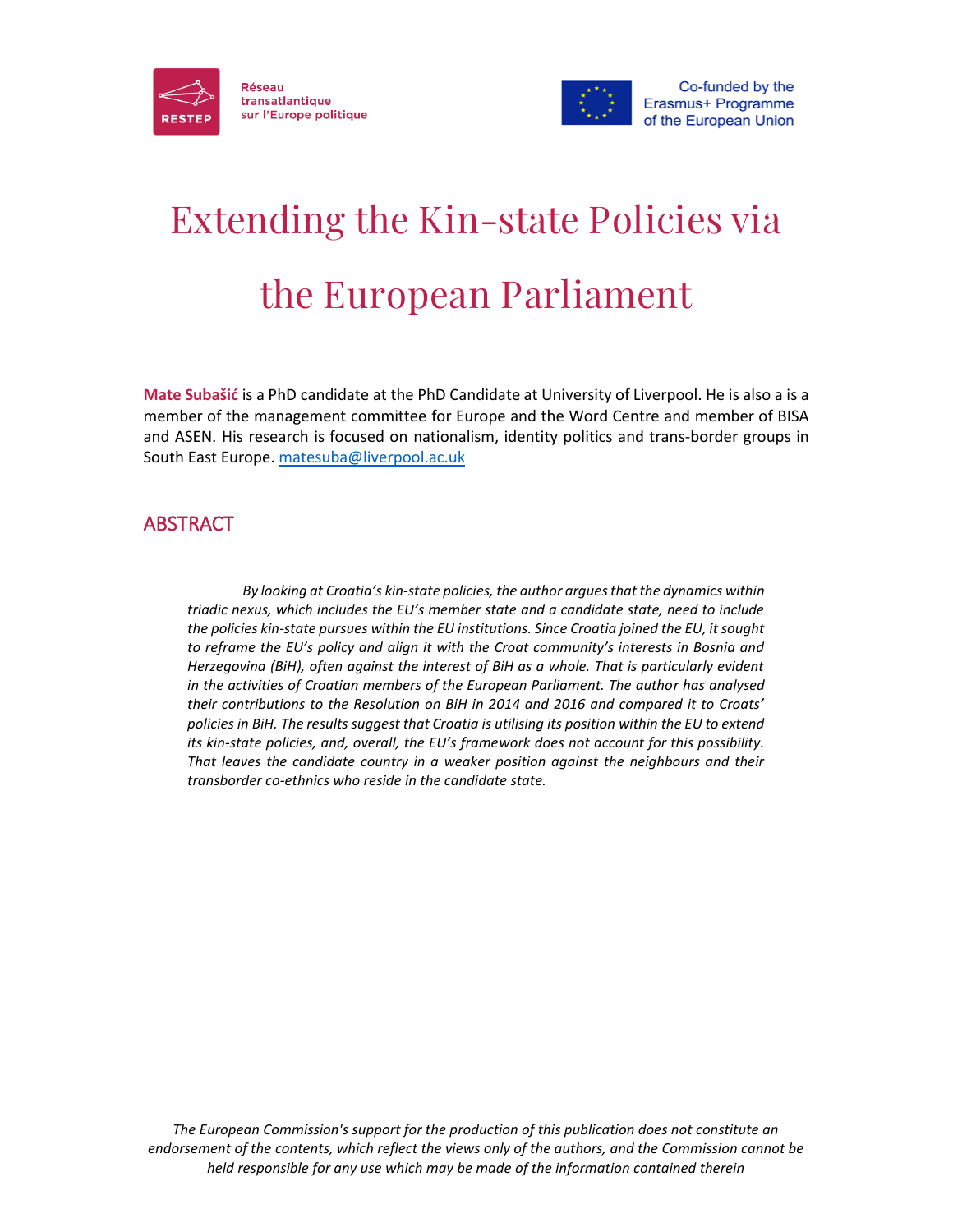#### **INTRODUCTION**

This paper aims to extend Brubaker's theoretical framework to capture the dynamics within triadic nexus between the EU member and a candidate states by looking at the case of Croatia. Triadic nexus explains the relations between the kin-state, transborder co-ethnic community and the state in which transborder community resides (Brubaker 1996; Smith 2002; Bose 2002, p. 259; Pettai 2006).

The mismatch between cultural and political boundaries and the process of accommodating cultural communities into newly established states across Eastern Europe throughout the 1990s had left millions of people outside the national territory (Waterbury 2010). The states to which the latter seemingly belonged by its cultural affinity sought to extend the policies to include those co-ethnics left across the border (Brubaker 2010, p. 55; Stjepanović 2015). Citizenship policies were the most explicit form of establishing bonds with transborder communities, and more than 28 million people across Eastern Europe acquired non-resident kinstates' citizenship (Pogony, Kovács, and Körtvélyesi 2010). However, the neighbouring states, concerned with the sovereignty and potential irredentist claims against its state, disapprove what they believed constituted an encroachment into their domestic political system (Pogonyi 2011, p. 694). The tensions among many states across East Europe ensued, most dramatically across South-East Europe where the co-ethnics's irredentist claims contributed significantly to conflicts between the states and within the states (Bose 2002; Brubaker 1996; Caspersen 2009; Fraser 2013).

Brubaker argues that the political contestations within each triadic nexus field are contingent and intertwined with the developments in other fields. Hence, the policy dynamics within each field—kin-state, transborder co-ethnic minority, and the neighbouring state—should not be looked in isolation from the dynamics in other fields of political competition. In this paper, I explore Croatia's kin-state policies and explain political dynamics that contributed to establishing Croatia as the kin-state and eventually led Croatia to claim responsibility for their co-ethnics in Bosnia and Herzegovina and impact the policy dynamics in Bosnia and Herzegovina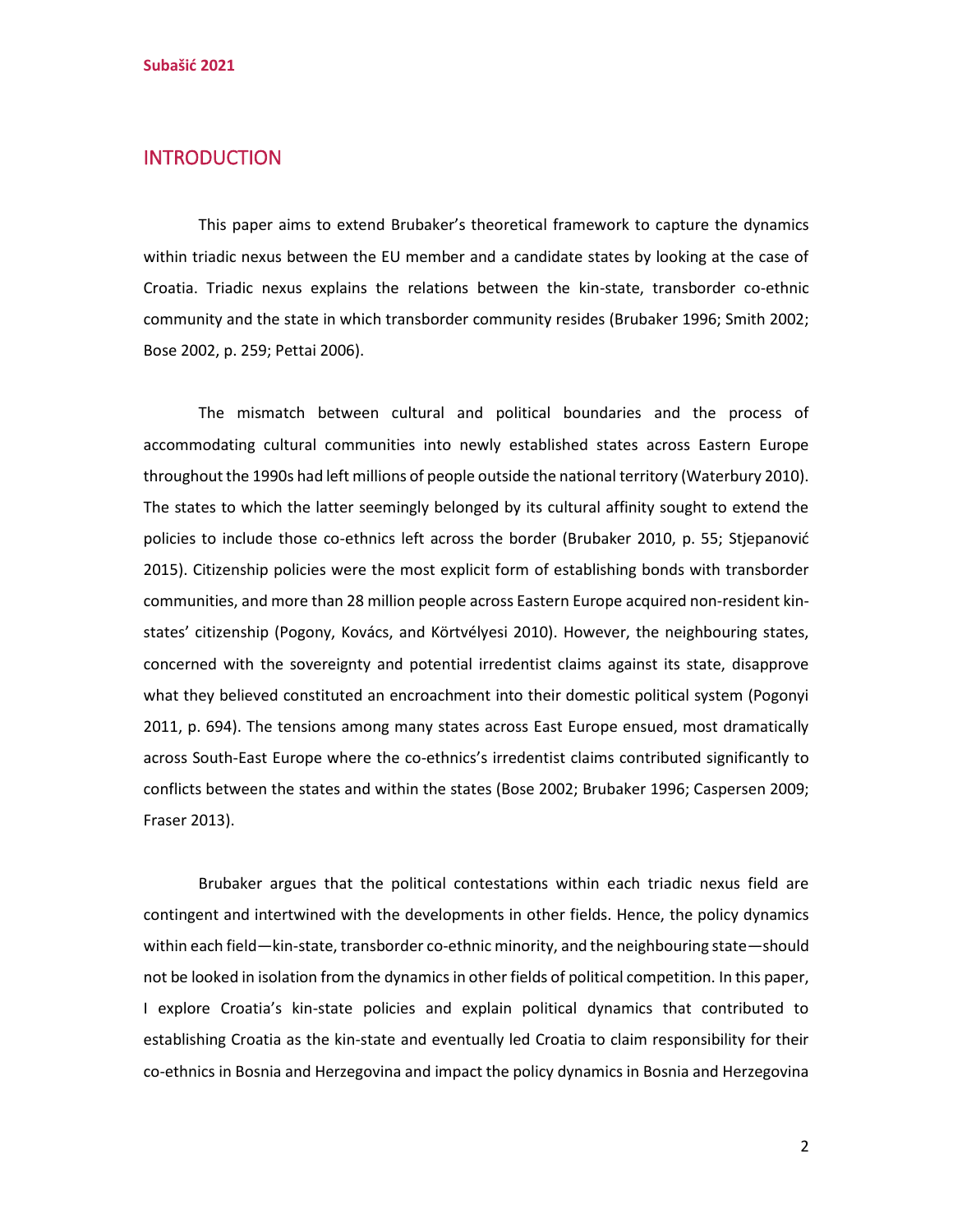(BiH). I argue that the kin-state policies significantly changed after Croatia joined the EU, primarily because Croatia utilised its position within the EU institutions to pursue the policy aligned with Croat community interests in BiH, often against the interests of BiH.

Croatian kin-state policies developed in three phases: involvement phase, transformation phase and Europeanisation phase. The policy developments throughout the involvement phase were a result of Croatia's nationalising state policies. That was a period in which Croatia defined itself as a state of and for primarily ethnic Croats. It extended the citizenship policies to include ethnic Croats across the globe, and especially in neighbouring BiH. Naturally, this had created tension with BiH, at the time when BiH was already disintegrating. Throughout the transformation phase, Croatia aligned its kin-state policies with the international framework under significant international pressure. By that time, the international community had already developed a framework for the appropriate pursuit of kin-state policies, primarily as a response to a growing tension across East Europe. As a candidate for EU membership Croatia was required to align its policies with the normative framework.

Throughout the third phase, the Europeanisation phase, which covers the period since Croatia joined the EU in 2013, Croatia has focused on reframing the EU's policy towards BiH hoping to align it with Croat policy in BiH. As a candidate country, BiH would be expected to accept the EU's policy and subscribe to Croat interests in BiH, even if those are often in collision with the country's interests. Interestingly, Croatia does not act in opposition to the EU's normative framework on the kin-minority issue. The EU's normative framework does not account for how its member states exercise the EU's influence to impact the triadic nexus dynamics. Three phases of the Croatian kin-state policies will be elaborated in the following sections.

The paper is based on the analysis of kin-state policies of Croatia, and the data includes, besides the secondary literature, a) extensive use of official documents; b) interviews with highranking politicians from Croatia with different political affiliations; c) the contributions Croatian members of the European Parliament made in framing the European Parliament's Resolution on Bosnia and Herzegovina in 2014 and 2016. Latter is particularly interesting as it highlights how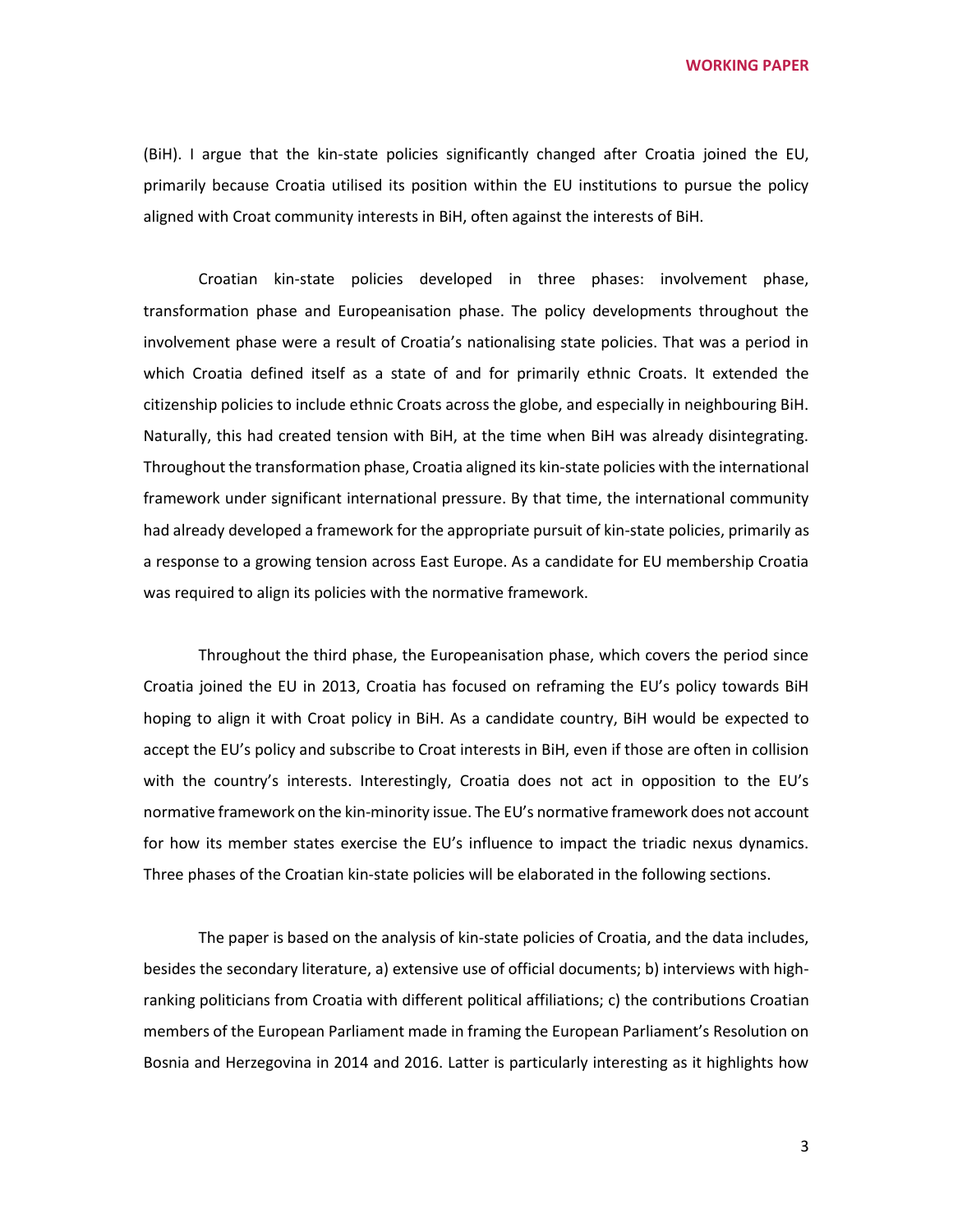**Subašić 2021**

the kin-state can utilise the EU's internal institutions to pursue its kin-state policies. While there has been limited research into how ethnic minorities cooperate within the European Parliament (EP), the scholars have not yet explored how member states can enhance its kin-state policies through EU institutions and particularly within the European Parliament (Waterbury 2016).

By exploring Croatia's case, I argue that the triadic nexus that includes the EU member states and the candidate countries has to include the policies member states pursue internally across EU institutions. By looking only at the relation between the three fields—kin-state, transborder ethnic minority, and the neighbouring state—scholars can easily miss to account for the utmost important policy, the EU policy, to which the candidate countries must subscribe. Policymakers should also establish mechanisms which prevent member states from pursuing such policies. Otherwise, kin-state policies pursuit through EU institutions can jeopardise the EU's policies among candidate countries and eventually hamper the citizens' trust towards the EU.

Since each candidate and potential candidate country will join the EU individually, there is a reasonable concern that each candidate country would be expected to subscribe to additional conditions required by its neighbours. Such concerns are most noticeable in cases where bilateral relations include transborder ethnic communities. Some examples include Macedonia with sizeable Bulgarian minority, Serbia with Croat, Hungarian and Romanian minorities, and Moldova with significant Romanian population (Waterbury 2014). Each member state can seek additional assurances for its transborder ethnic community and condition the candidate state's accession to the EU subject to the requested policy's approval.

### INVOLVEMENT PHASE

Back in the 1990s Croatian kin-state policies were part of an internal politics of the newly independent Croatia that sought to establish the new state's boundaries. The government led by Croatian Democratic Union (Hrvatska demokratska zajednica, HDZ), right-wing nationalist party, had to define the physical border, the citizenry and the new state's identity.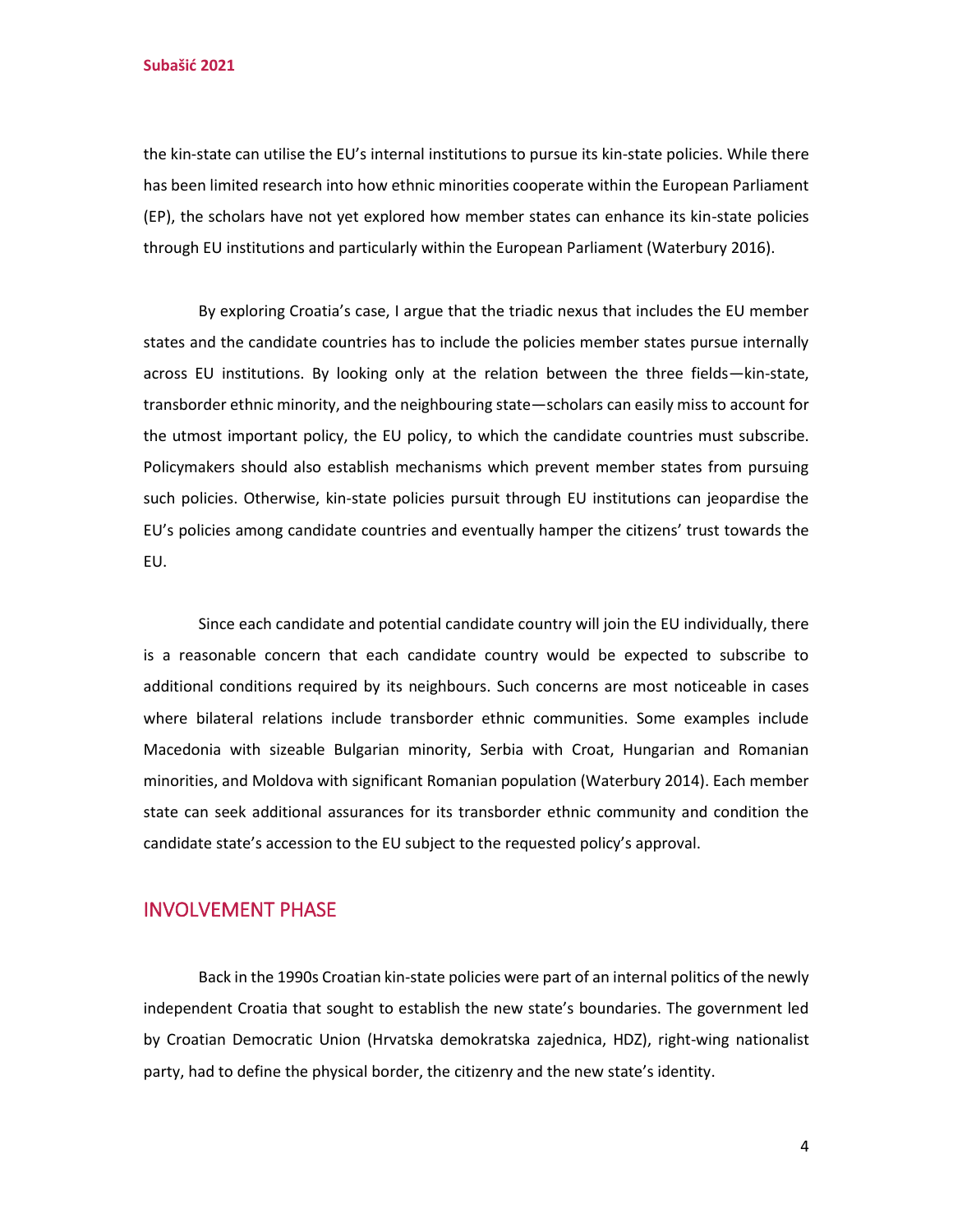In the early 1990s, still within Yugoslavia, the Croatian Parliament adopted the Croatian Constitution. The Constitution echoed the broad political discourse, clearly defining Croats as a titular nation within Croatia, the status previously held by Serbs and Croats. Serb communities within the country strongly opposed the article establishing the country as "a national state of Croatian people and members of other nations and national minorities" (Ustav Republike Hrvatske 1990). Hence, the conflict erupted, and slowly became a full-fledged war with Croatian authorities on one side and Serb communities in Croatia, supported by the Serbian authorities, on the other side (Caspersen 2009; Ramet 2006).

The situation signalled to the Croatian authorities that the compromise about Croatia's future within Yugoslavia was unattainable. Following the independence referendum, the Croatian Parliament declared Croatia as a sovereign and independent country. Three months later Croatian Parliament decided to cut all legal ties with other republics and provinces of Yugoslavia. On October 8, 1991, Croatia introduced the Law on Croatian Citizenship (LCC). LCC aimed to constitute a new state's community—the Croatian nation.

The LCC was established on two critical legal principles: legal continuity with the previous republican citizenship and Croat ethnicity (Omejec 1998, in: Koska 2012, p. 9). Two principles divided the Croatian population into several categories. The holders of the former Socialist Republic of Croatia's citizenship formed a category of automatically included citizens. The second category was formed of national minorities, with a residency on the Croatian territory, but did not possess its republican citizenship. These were formally excluded from citizenship access unless they were ethnic Croats (Bakotić 1992a; 1992b; Štiks 2015, p. 21; Iordachi 2004, p. 120). The ethnic Croats, regardless of residency, including those who resided elsewhere, and in this paper's interest those who resided in Bosnia and Herzegovina (BiH), were all invited to join the state by acquiring the citizenship (Koska 2012b; 2012a).

The LCC, in principle, prevented non-Croats, and encouraged ethnic Croats, regardless of their residency and other citizenship they might have held, to join the new Croatian nation. The LCC was a product of nationalising state, as envisaged in the new Constitution. The state that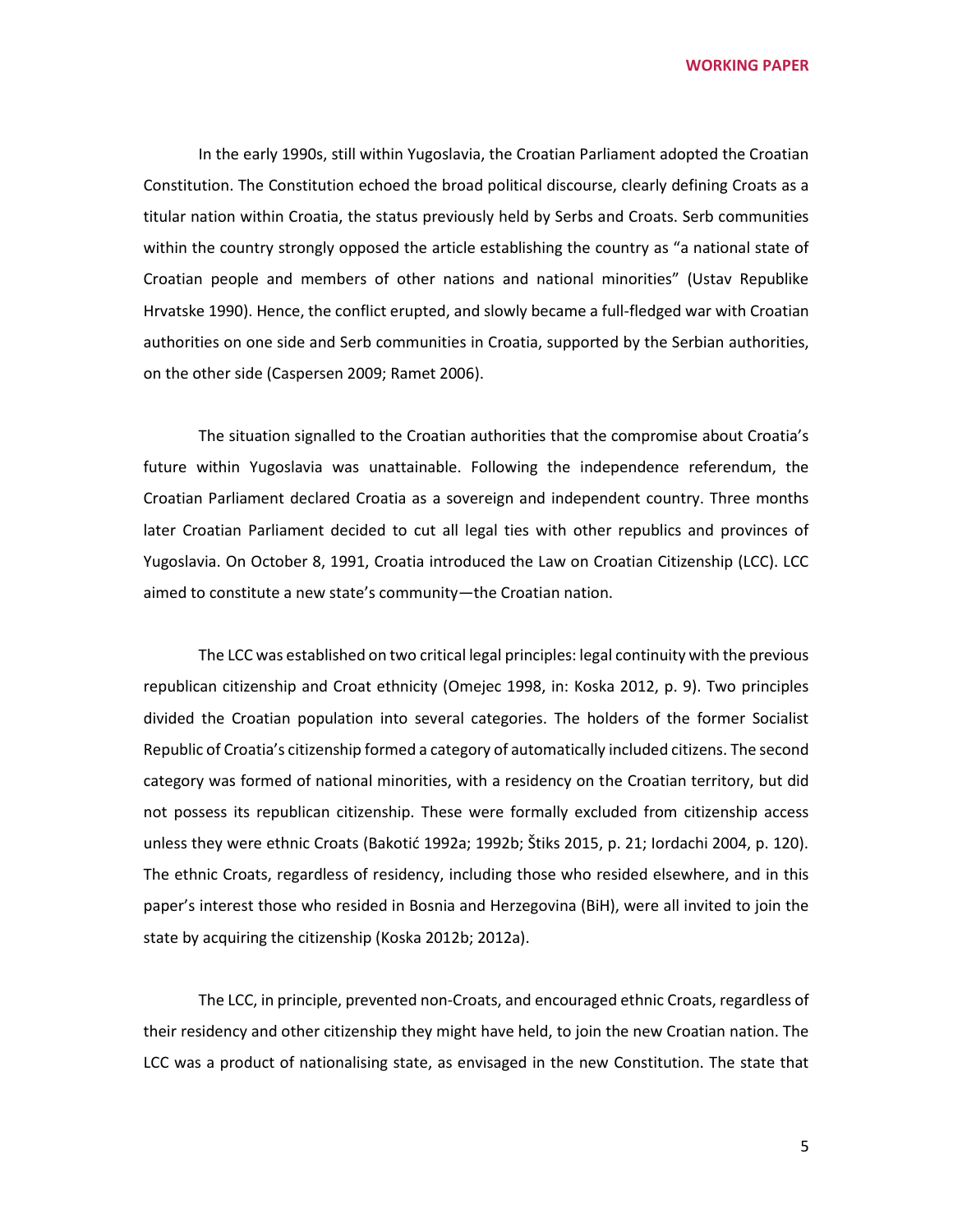aimed to become of and for a particular, ethnically defined nation. Hence, the homeland to all ethnic Croats, wherever they might have resided.

The LCC has become an essential tool for establishing a transborder ethnic nation. Moreover, it has become a tool for the Croatian government to claim responsibility to protect its citizens living in BiH—thus creating a triadic nexus. Croatian Constitution envisaged that the state should "protect the rights and interest of its citizens who reside temporarily or permanently abroad and promote their attachments with the homeland. Parts of Croatian people in other countries are guaranteed particular care and protection by the Republic of Croatia (Ustav Republike Hrvatske 1990, Article 10)

In April 1992 Croatia recognised BiH. In the letter conveying the recognition Franjo Tuđman, the Croatian president and the president of HDZ, stated that "the Republic of Croatia recognises the Socialist Republic of Bosnia and Herzegovina's independence and sovereignty, as a community of the three constitutive people. International recognition implies Croatian people's sovereignty as one of the three constitutive people in BiH" (Slobodna Dalmacija 1992b). Within the same letter, Franjo Tuđman offered dual citizenship to those among ethnic Croats in BiH who would have wanted it. Hence, he proposed both sides to negotiate over bilateral agreement on dual citizenship and establish diplomatic relations between the two countries. The exact number of Croats in BiH who hold dual citizenship is unknown mostly due to law changes resulting in inconsistent official data collection. According to the 1991 census, 760,852 Croats lived in BiH (Agencija za statistiku Bosne i Hercegovine 2013). In the period between 1991 and 2010, Croatia admitted 1,109,407 applicants to Croatian citizenship, out of which, at the time of application, 678,918 had a BiH citizenship, and 834,731 applicants were born in BiH (Koska 2013).

The analysis of media from the time suggests that the Croatian government, but the opposition too, openly discussed the prospect of BiH and the position of the Croat community in BiH as the conflict across BiH ensued (Ramljak 1992a; Slobodna Dalmacija 1992a; Jović 1992; Kukoč 1992; Marić 1992; Antić 1992). Despite threatening that Croatia should engage in the conflict in BiH to protect Croat communities in BiH, Franjo Tuđman finally backtracked in 1992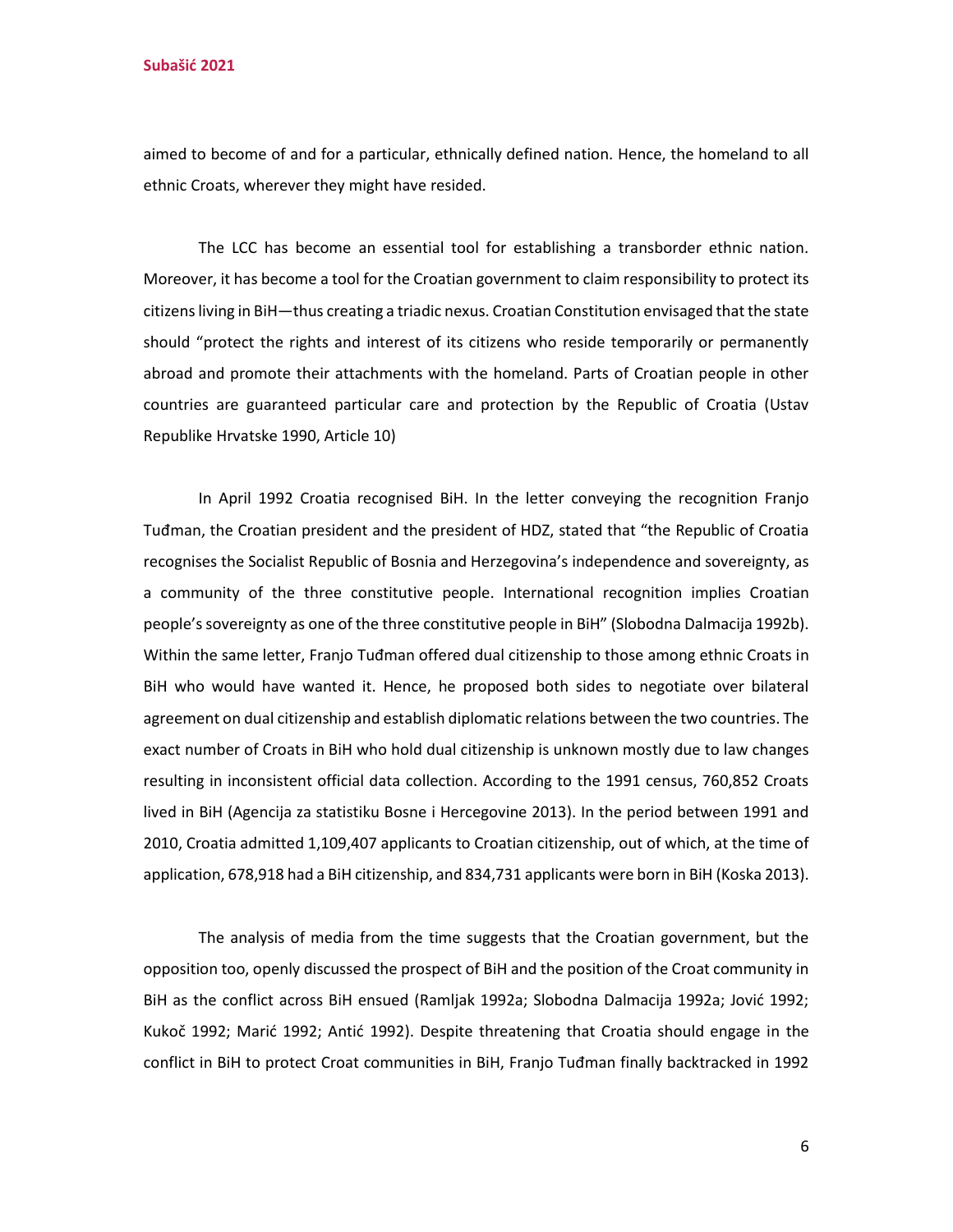after significant pressure from the international community and the ongoing war in the territory of Croatia. Hence, Croatia framed its support around diplomatic support and humanitarian aid which BiH's leadership approved (Vlada Republike Hrvatske 1992; Ramljak 1992b; Slobodna Dalmacija 1992d; 1992c). However, Franjo Tuđman continued to exercise its influence over the Croatian Democratic Union of Bosnia and Herzegovina (Hrvatska demokratska zajednica Bosne i Hercegovine, HDZ BiH), a kin-party of HDZ Croatia, which was supported by most Croats in BiH. Croatia was officially maintaining the non-interventionist stance, and at the same time, unofficially, HDZ was pursuing an interventionist policy by exerting influence through ideological and party kinship with the HDZ BiH (Kasapović 2010b; Ramet 2006; Bieber 2001; Hoare 1997; Subotić 2016; Nikić Čakar 2011).

High-ranking political representatives in Zagreb throughout the interviews I have conducted in 2019, argued about the Janus-faced policy of Croatia back in the 1990s; "it was a mess, on one side Croats and Bosniaks were in conflict, and Croatia was deeply involved in that, while at the same time, Croatia was helping Bosniak refugees and even providing weaponry to Bosniak sides" (TG 2 2019). On the other hand, other high-ranking political representatives recognised the latter issue, of ideological and party kinship between two HDZs. The representative argued that "the position of Croatian foreign policy throughout all three periods was not about how the government can help Croats in BiH, but how can Croats in BiH help Croatia, and specifically, the HDZ Croatia" (TG 1 2019).

Once the conflict in BiH came to an end, it was Franjo Tuđman, and other members of the Croatian government, who negotiated the peace terms in the name of Croat community in BiH (ICTY In Trial Chamber 2013a, p. 143; 2013b, p. 157; Bose 2002, p. 53; Burg and Shoup 1999, p. 361). Together with Bosniak communities in BiH, Croats accepted the establishment of the Federation of BiH, and later on, the establishment of Bosnia and Herzegovina made of Federation of BiH and Republika Srpska, stateless established during the conflict by Serb community in BiH. Croatia hoped that Federation of BiH would maintain a close relationship with Croatia, as envisaged in the peace treaty, which would ensure the strength of ties between the ethnic Croats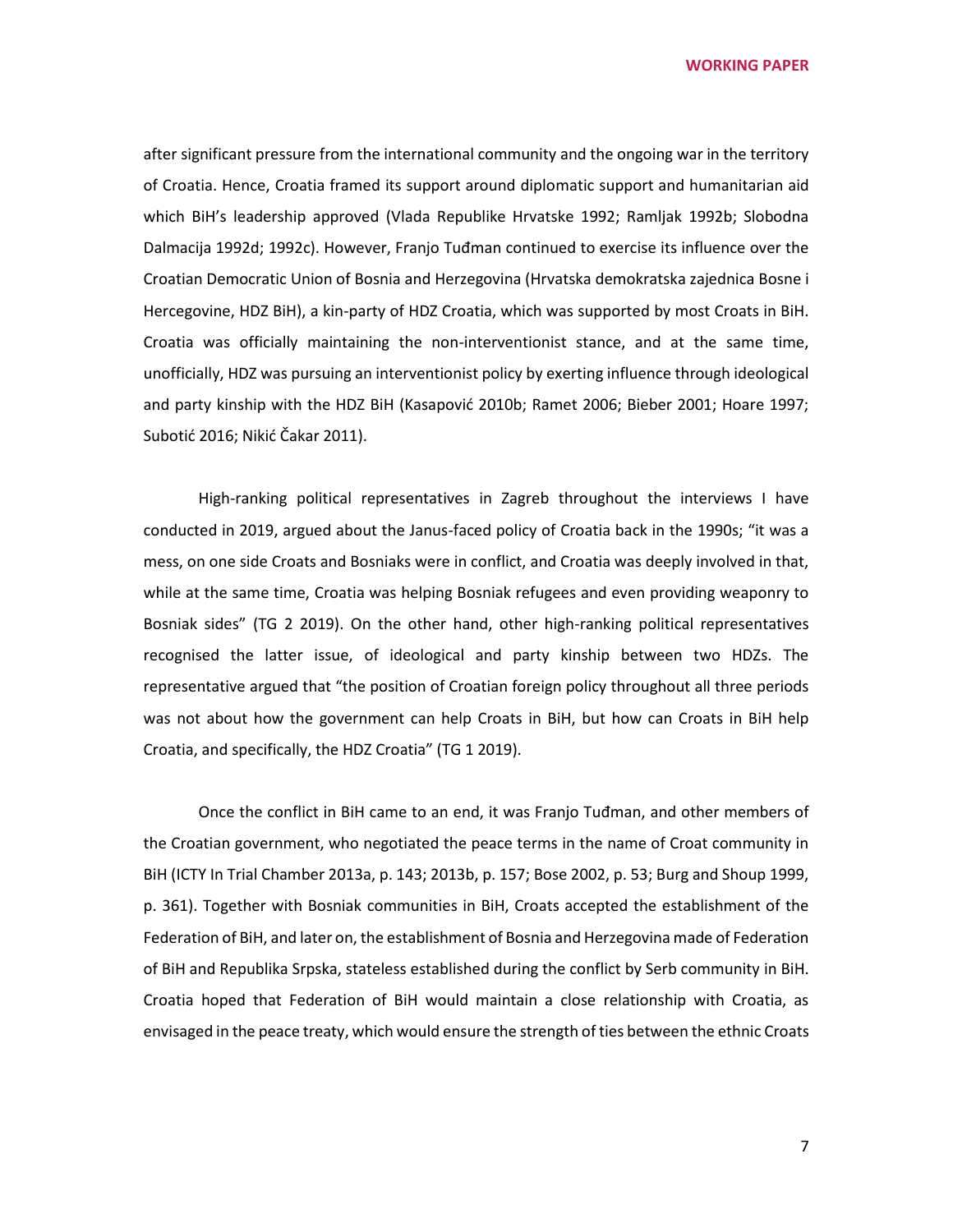in Croatia and their transborder co-ethnic in BiH (Ramet 2006, p. 439; Narodne Novine 1999a, Article 6).

As a result of its kin-state policies, Croatia was deeply involved with transborder ethnic kin's policy development throughout BiH war. Inability to intervene in the conflict in BiH, Croatia counterbalanced by exercising influence over HDZ BiH while legitimising domestic agenda of building a state of and for all ethnic Croats. Croatian authorities will seek mechanisms to translate those, essentially ideological, party, and ethnic ties into its legal framework in the following periods.

#### TRANSFORMATION PHASE

The political landscape in Croatia changed significantly after the presidential and parliamentary elections in 2000. The left-wing coalition won the majority seats in the Parliament, and Stjepan Mesić, who by then split from the HDZ, and represented voters from the centre and the left, has become the new president of Croatia (Šelo-Šabić 2014, p. 75). The new government was under high pressure to tackle the issues of unemployment, poor economic performance and international isolation, all legacies of the HDZ led semi-authoritarian government (Zakošek and Čular 2004; Nikić Čakar 2013, pp. 191–192).

Croatia also was under intense pressure from the international community to cooperate with the International Criminal Tribunal for the Former Yugoslavia too and to cease its financial contribution to Croat parallel institutions in BiH (Grandits 2007, p. 111; International Crisis Group 2000, p. 29; European Commission 2004, p. 12).

Stjepan Mesić, visiting Sarajevo after his election, gave an interview to Oslobođenje newspaper where he reiterated Croatia's commitment to reformulate the policies towards BiH and specifically towards Croats of BiH: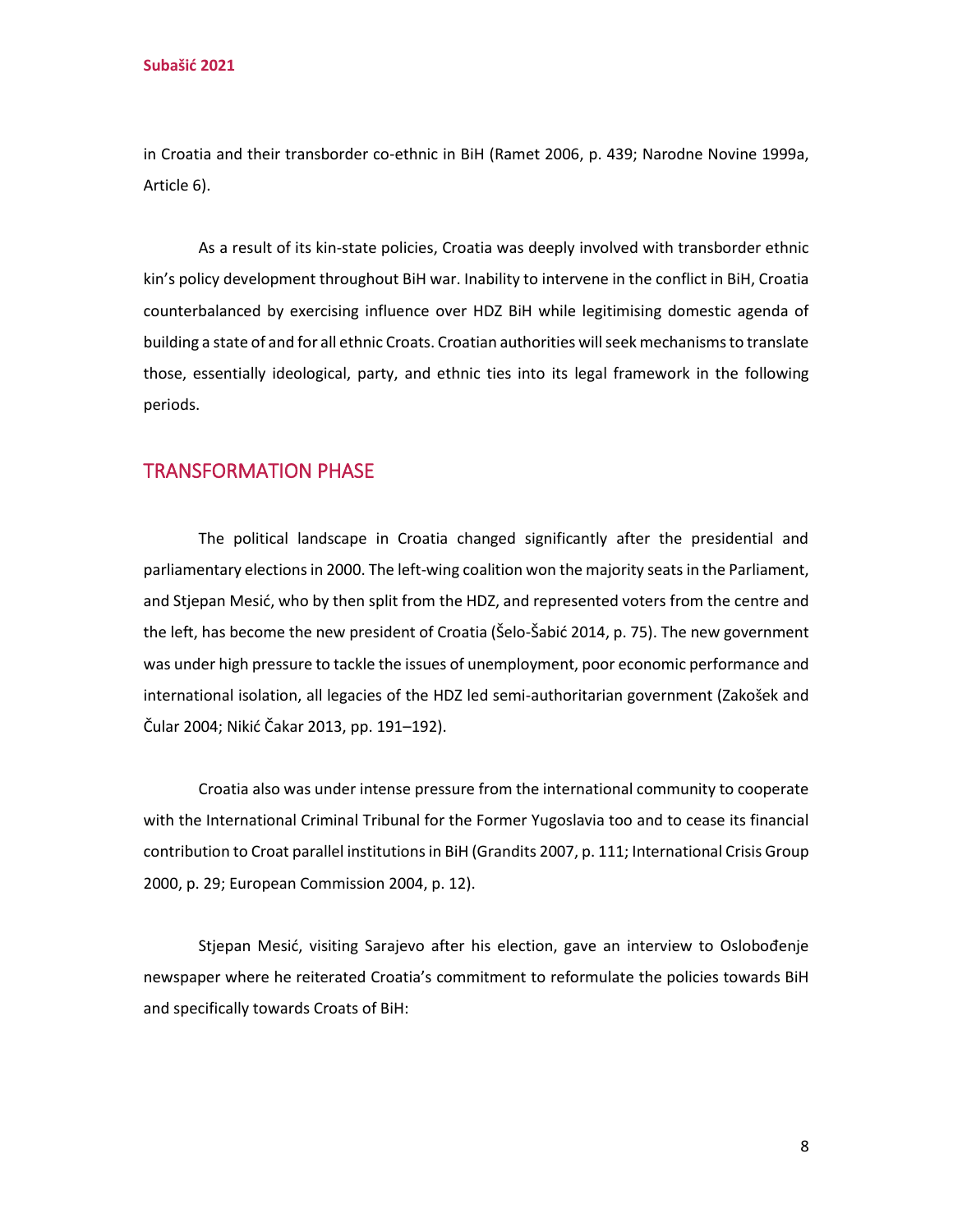*"[W] e are also making it known that the involvement [of Croatia] in the internal affairs of BiH is coming to an end. … In every sense there is still a big problem of the continued existence of the remnants of Herzeg-Bosna, and Croatia cannot and should not finance these. It is clear that all of these, must be incorporated into the Federation and BiH. The remnants of Herzeg-Bosna, with which some still offer the false picture or illusion that Bosnia and Herzegovina will be divided, cannot survive." (International Crisis Group 2000, p. 29)*

The new government followed the same policy (Picula, 2000, p. 9). Croatia officially renounced parallel "special relations" with the Federation of BiH entities, and instead focused on collaborating with BiH's state-level institutions (European Commission 2004, p. 11).

In new circumstances, Croatia engaged in building a good neighbouring relation with BiH as a whole. The two countries signed several agreements envisaging cooperation in multiple areas such as science, culture, border management, double taxation, etc. (MFA 2020; Marković and Subašić 2019). The dynamics within triadic nexus have shifted.

By that time, the Parliamentary Assembly of the Council of Europe (CoE) has already accepted the Resolution based on the recommendations of its advisory body, the European Commission for Democracy through Law (known as Venice Commission) on the Preferential Treatment of National Minorities by the Kin-state (Council of Europe 2003).

The recommendations were issued as a result of the request made by Romania in 2001 towards the Venice Commission to examine the compatibility of the Act on Hungarians living in neighbouring countries, adopted by the Hungarian Parliament on June 19, 2001, with the European standards and the norms and principles of contemporary public international law (Venice Commission 2001, p. 1; Herner-Kovács and Kántor 2014). Up to this date, the Resolution remains the only document setting the standards and norms for kin-state policies aimed at their co-ethnics living in the neighbouring countries within the Framework Convention of National Minorities (Council of Europe 1995; Palermo 2011).

The Resolution welcomed the "assistance given by kin-state to their kin-minorities in other states to help these kin-minorities preserve their cultural, linguistic and ethnic identity.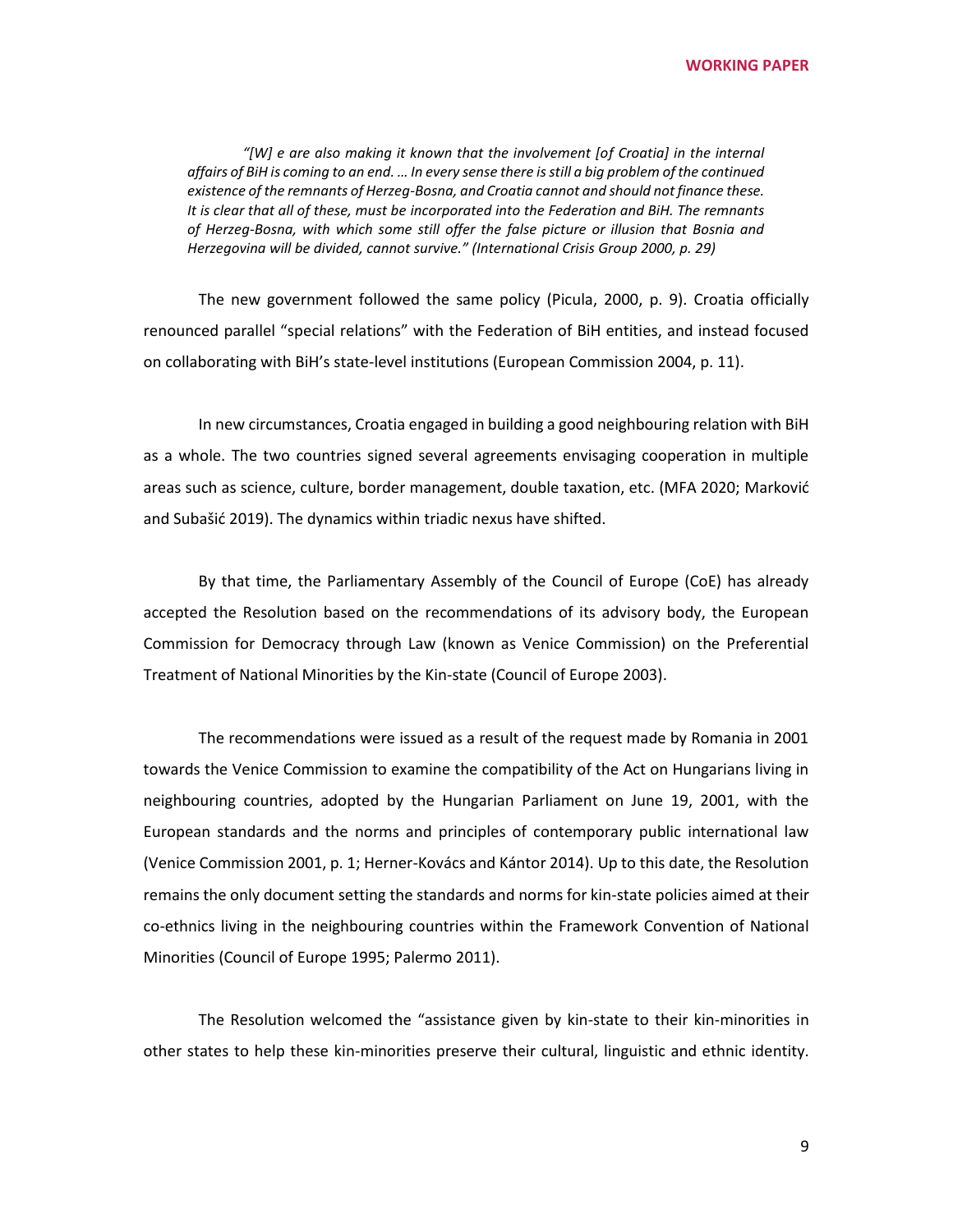**Subašić 2021**

Kin-states [can] play a legitimate and important role in the protection and preservation of kinminorities, aimed at ensuring that their genuine linguistic and cultural links remain strong. However, the assistance should also be accepted by the states of which the kin-minorities are citizens because the main responsibility for minority protection lies within the home country, in which the given minority lives" (Council of Europe 2003).

Scholars have recognised how the international community can impact the dynamics across triadic nexus, due to the pressure the international community can exercise towards states to accept the normative framework on appropriate kin-state policies. They argue that the independent dynamics at the international level should be analysed when discussing triadic relations, therefore advancing the notion of quadratic nexus (Smith 2020; 2002; Krasniqi 2013). The concept is useful, especially in cases where the states ought to join international institutions, particularly the EU, as Croatia's case in this phase suggests too.

Having in mind new standards and norms, and its commitment to avoid international isolation and bring the country back to the path of European integration, Croatia has reformulated its policies towards Croats of BiH. The concern over Croats' status in BiH persisted, but it was aligned with the CoE's Resolution. Besides embracing the good neighbouring relations, Croatia introduced special public funds available to ethnic Croats in neighbouring countries and BiH. The funds called the minority members to apply with projects aimed at education, culture, sport and wellbeing (Narodne Novine, 2003a, 2003b, 2004, 2007). Unlike in the previous period, the funds were now made transparent, limited, and subject to set criteria, virtually in line with the Venice Commission recommendations (Fraser 2013, p. 227; Picula 2000, p. 9).

The first call was published in 2003, making more than HRK 35 million (around £4 million) available to Croats in BiH and in the neighbouring countries (Narodne Novine 2003b; 2003a). In the following year, the call included only Croats in BiH (Narodne Novine 2004). Additional funds were granted for capital projects in healthcare, to healthcare insurance for Croatian citizens residing in BiH and refugees within BiH. In the period between 2000 and 2012 (excluding 2001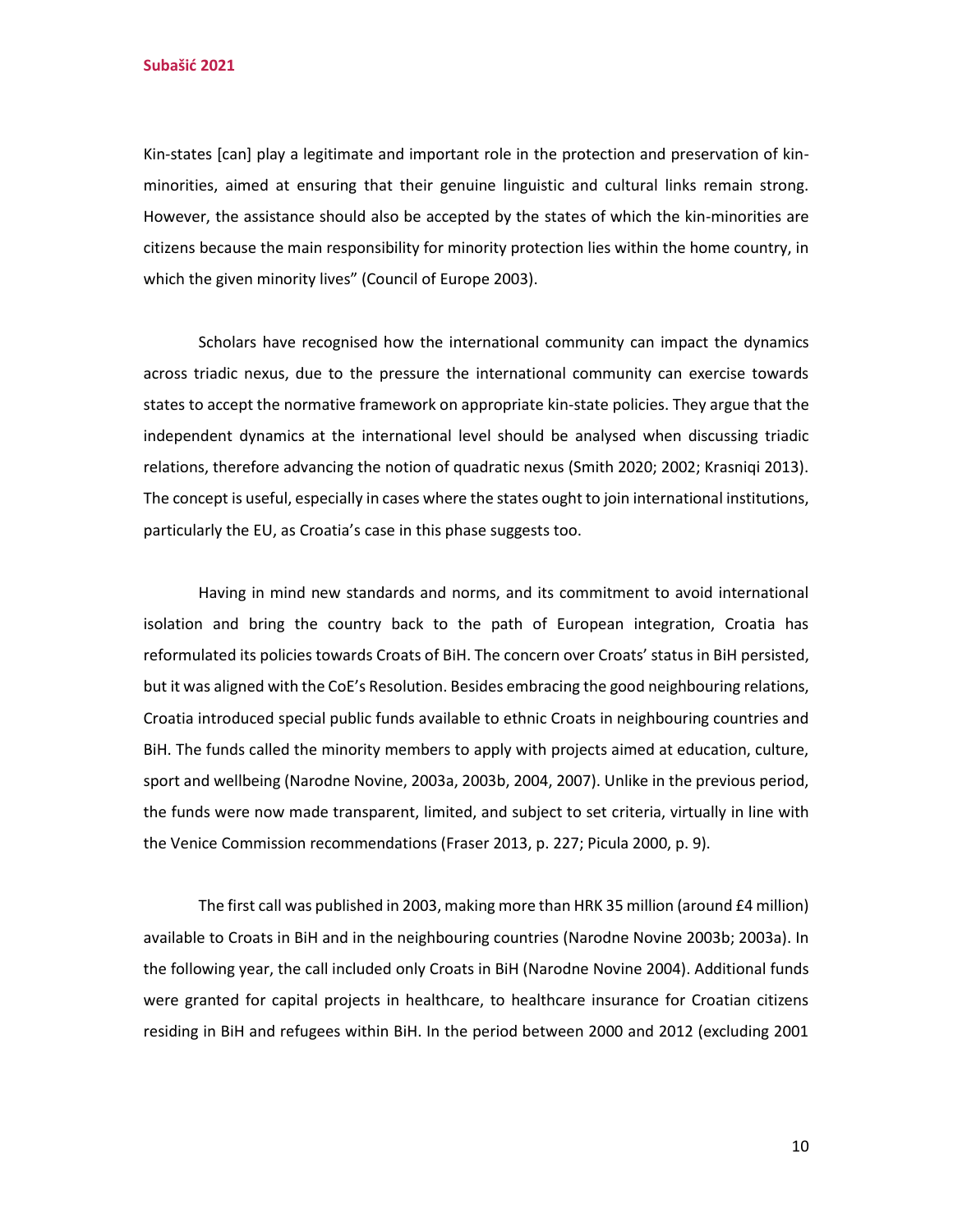for which data is not available), Croatia has distributed more than HRK 1.3 billion (more than £147 million) to Croats in BiH (Ministry of Finance of the Republic of Croatia 2020) .

The transborder ethnic ties were formalised through electoral policies too. Croatia awarded full voting rights to all Croatian citizens living anywhere in the world, regardless of the kind or longevity of ties they may have with the country (Kasapović 2010a, p. 22). Kasapović (2012) argues that principled reasons used to justify legalising diaspora voting rights and institutionalisation of special electoral models, as well as the patterns of political representation in the Croatian Parliament, were subordinated to the interests to symbolically integrate the Croats from BiH in the political system of Croatia who would then, as a sort of generic voters, secure safe votes, and bonus seats for the HDZ. Available data confirms Kasapović's argument (State Electoral Commission of the Republic of Croatia, 2020).

Croats from BiH make up to 90% of participating voters in parliamentary elections among voters who reside outside Croatia. The data confirms strong attachments between Croatian citizens residing in BiH and, in particular, the HDZ in Croatia. Between 1995 and 2016, voters from BiH were awarding more than 75% of votes to the HDZ on average, at the parliament elections. For example, in 2000, 90% of Croats residing in BiH, who participated in the election, have voted for HDZ, and in 2015, 88% voted for HDZ. All seats in the Parliament, but one, throughout the whole period between 1995 and 2016, for representatives of Croats residing outside Croatia, were awarded to HDZ.

In the period up to 2011, the electoral policies were also reformulated, confirming further new approach to the sovereignty of BiH and policies towards Croats in BiH. Since 1995 voters residing outside Croatia were entitled to special representation that included the election of 12 representatives. In 1999 the electoral law was changed, and the country was divided into ten constituencies, each awarding 14 seats in Parliament, plus a special constituency for Croats residing outside Croatia (Narodne Novine 1999b).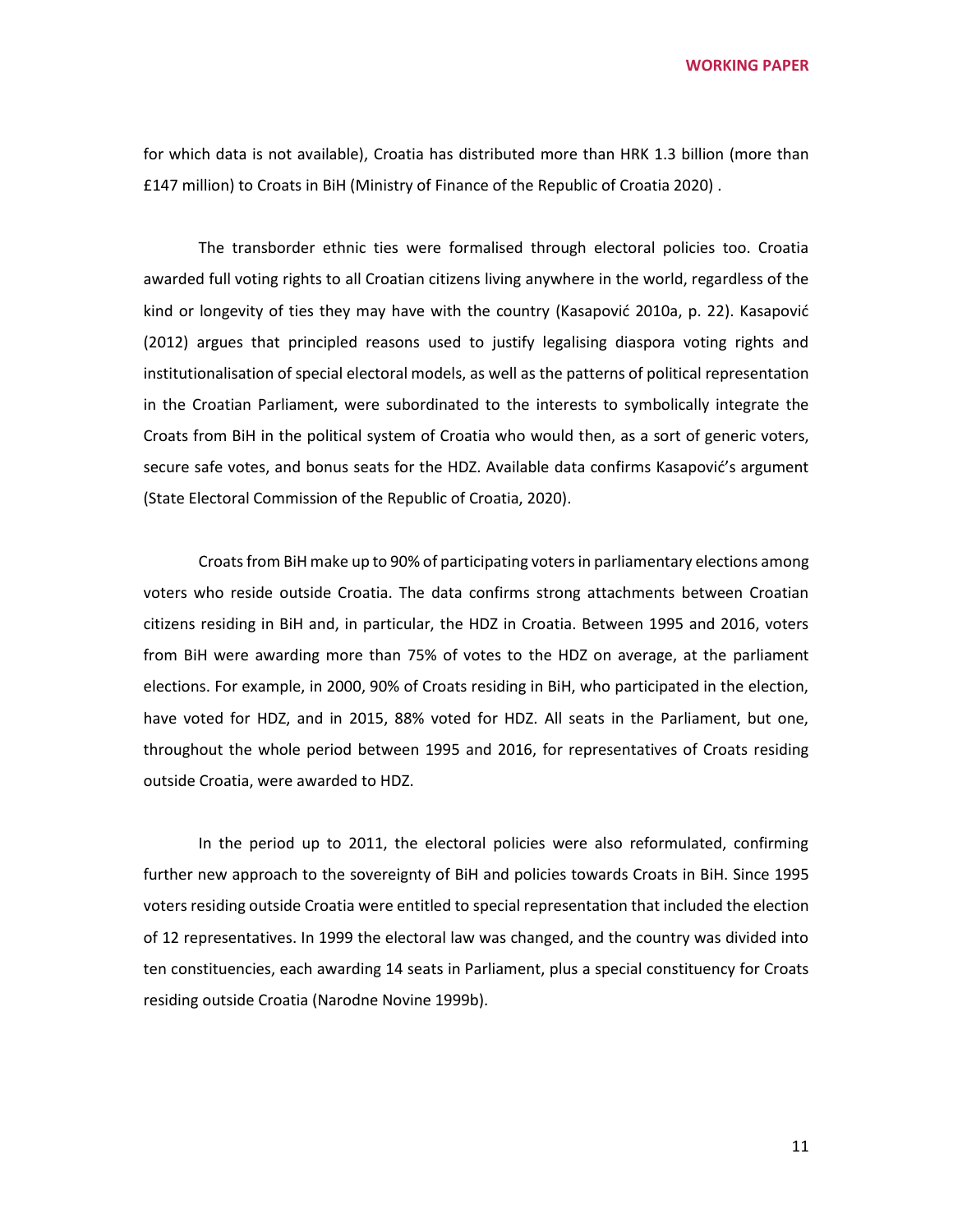The number of representatives for the latter was not fixed. The non-fixed quota was introduced due to public pressure and political pressure from the opposition parties that were dissatisfied with the fact that the previous way of voting did not ensure equality in voting rights since diaspora votes weighted more than votes cast by voters in the country (Kasapović, 2012, p. 785).

The following formula was applied to determine the number of diaspora representatives: The total number of votes cast in the diaspora constituency should be divided by the average number of votes needed to obtain one mandate within the country. The quotient determined the number of seats in the Parliament, allocated according to the D'Hondt method to the electoral lists that passed the threshold (Narodne Novine 1999b, Article 44).

The introduction of the non-fixed quota resulted in a considerable decline in the number of diaspora representatives: from twelve (1995) to six (2000), four (2003), and five (2007). Participation became a vital variable, and voters' mobilization had to be maintained to increase the probability of getting additional MPs.

Another dispute about the representation of voters residing outside Croatia, between HDZ and other right-wing parties on the one side, and Social Democratic Party (SDP) and the other left-wing parties, on the other side, erupted in 2010 (Kasapović, 2012, p. 785). The dispute was part of the constitutional change's talks, initiated due to membership in the EU. The two sides reached a compromise, and the special representation of voters residing outside Croatia became fixed and included 3 MPs, regardless of participation (Narodne Novine 2010a, Article 4; 2010b, Article 45). Hence, there was no need for massive scale mobilization of Croats residing outside Croatia, and already in 2011 participation went down to only 5%, with only 6.2% of Croats in BiH participating (Kasapović 2012, p. 780).

To compensate voters residing outside Croatia and confirm Croatia's support, the HDZled majority in Parliament passed the "Law on the relations of the Republic of Croatia with Croats abroad" (Narodne Novine, 2011b). The Law had significant implications for future relations with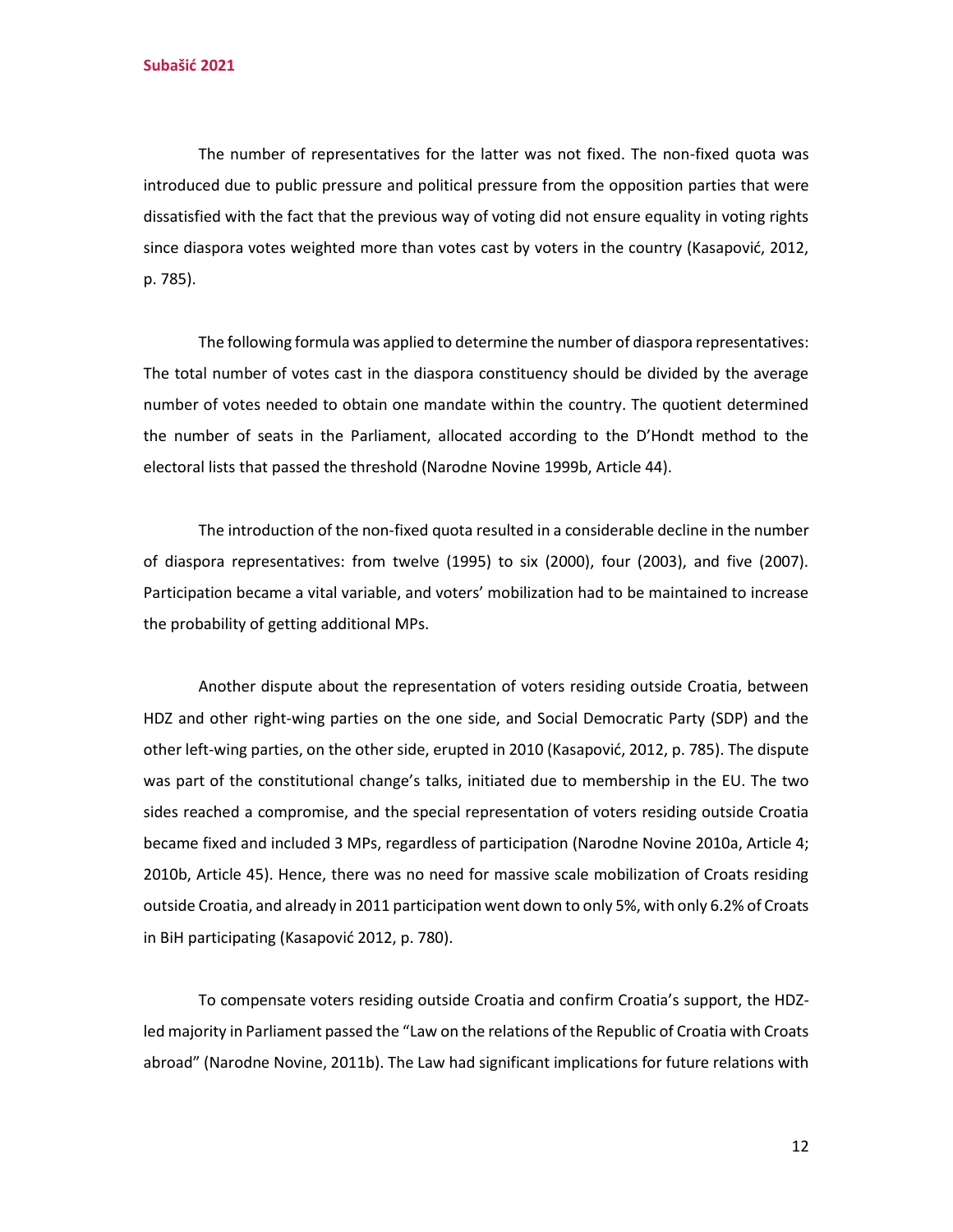Croats from abroad. Law on the relations between Republic of Croatia and Croats abroad suggested that Croats abroad are "equal part of one, single and undividable Croatian people. Care for Croats living abroad is an essential part of the Croatian foreign and interior policy," and concerning Croats of BiH, Croatia will "advocate full equality and constitutionality of Croatian people in BiH" (Narodne Novine 2011b, Article 6). Central State Office for Croats abroad has been established to coordinate and instigate the policies towards Croats abroad.

As shown, Croatia has reformulated the policy towards Croats in BiH in the second phase. The ties between the kin-state and transborder ethnic community have been institutionalised and became transparent. That contributed to improved relations with BiH too.

Croatia stepped back from supporting the HDZ BiH-led irredentist strategies within BiH and aligned its policies with CoE's recommendations. The financial contributions were made transparent, the voting rights have been confined, and finally, the pursuit of policies has been centralised by establishing the Central State Office for Croats abroad. The dynamics within the triadic nexus were shifting, and the relations between the three sets of actors changed.

# EUROPEANISATION PHASE

By 2012, the Central State Office for Croats abroad was functioning, and all issues related to Croats in BiH have become a part of the Croatian foreign policy. From 2013 Croatia officially became a member of the EU, and its foreign policy was Europeanised: Croatia was able to exercise its influence over EU policies development, and it became a more powerful player within the international system, especially, in comparison to the rest of the region, including BiH.

Croatian foreign policy towards BiH was ambiguous. HDZ, together with other parties from the right, argued that Croatia needs to advocate full equality and constitutionality of the Croatian people in BiH, as envisaged in the "Law on the relations between Republic of Croatia and Croats abroad." The other side, SDP, joined with other left-wing parties, accepted the responsibility to protect Croats in BiH too, but they argued that the only way to help Croats in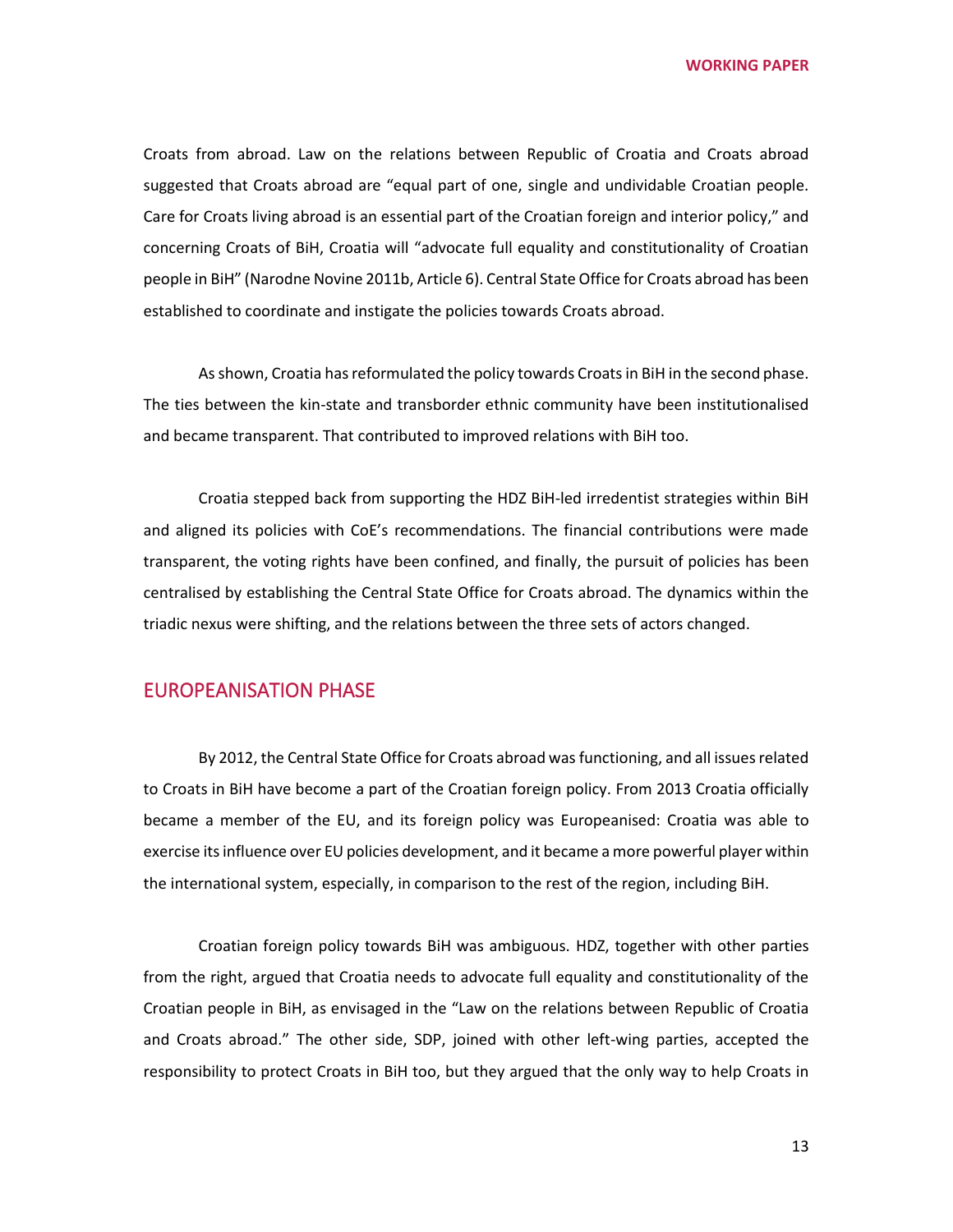BiH is to ensure the overall development of BiH, and avoid confrontations with BiH, that could, consequently, worsen the situation for Croats in BiH. The awareness among political representatives over the mutually reinforcing dynamics within triadic nexus has been clearly expressed.

The first disagreement surfaced after the newly elected president Ivo Josipović; previously an SDP member decided to visit Sarajevo and apologise for crimes committed under Croatian auspices in BiH. HDZ government officials and their supporters within Croatia were infuriated. Other right-wing parties organised gatherings condemning presidents' statement, calling for impeachment. Some were suggesting that Josipović disobeyed the Constitution. To government's surprise, polls showed that most voters stand in support of the president's move (Goldstein 2018; Net.hr 2010).

To counterbalance the president's move the government drafted and the Parliament passed the "Declaration on the support towards Croat people in BiH throughout the process of constitutional changes" (Narodne Novine 2011a). The Declaration was not legally significant; it was merely a symbolic expression of support. In the next election SDP, together with partners, won the majority and formed the government. The foreign policy towards BiH became uniformed, focused on BiH rather than on Croats in BiH (Weber and Bassuener 2015).

The main concern for the new government was how to assist BiH on its path to the EU. That was part of the broader agenda of bridging the divide between the whole region and the EU. Croatian authorities thought they could contribute by promoting regional cooperation and interests of the respective states within the EU's institutions. BiH was a prime concern, especially after the delay in implementing Stabilisation and Association Agreement (SAA) between the EU and BiH, caused by European Court of Human Rights (ECtHR) decision in Sejdic-Finci case (European Commission 2015, p. 4). ECtHR suggested that the process of electing the threemember Presidency of BiH was discriminating other ethnic groups aside from the three constitutive groups—to be eligible the candidate must declare as either Bosniak, Serb or Croat. Approval of SAA was subject to the implementation of the court's decision. BiH authorities could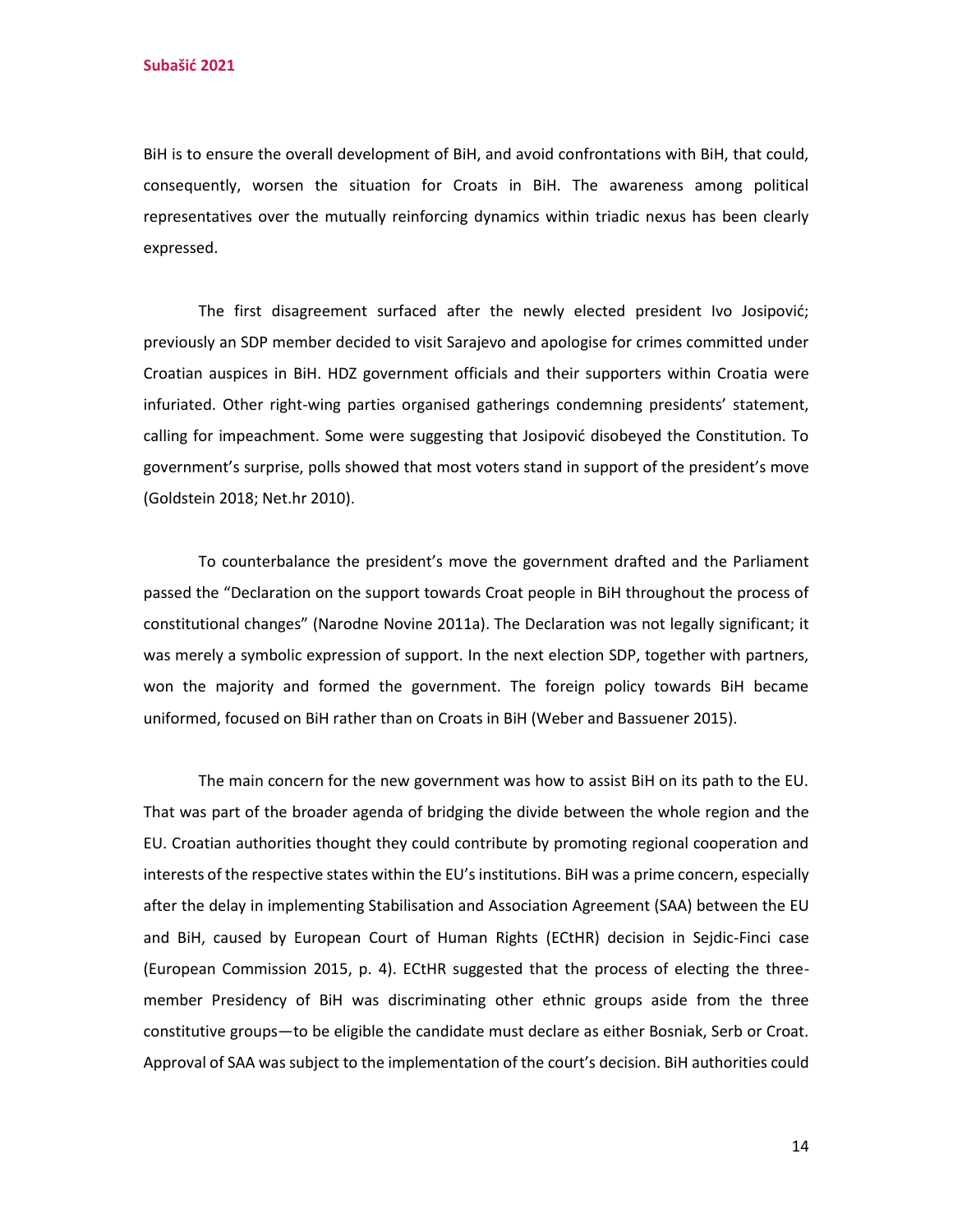not agree on how to implement the decision due to the broader disagreements on the Constitution. The SAA was put on standby, leaving the country without EU perspective and susceptible to other significant powers within the international community.

As it became evident that BiH authorities would not implement the decision any time soon, Croatia engaged at the EU level to find a solution, as two high-ranking officials in Croatia confirmed throughout the interviews (TG 1 2019; TG 2 2019). Croatian authorities were concerned over the long-lasting impact the possible engagement by other significant powers among the international community could have on the EU and BiH's future relations.

According to those officials, what later became known as the German and British initiative was essentially draft of the Croatian proposal to design a tailor-made approach to BiH. The idea behind the proposal was to set the court's decision aside and continues with the SAA process, and to come back to it only later in the process. Croatian authorities understood other EU members states would distrust any initiative towards BiH coming from Croatia, due to the Croatian policies from the earlier involvement phase. Hence, Croatian authorities presented the proposal to Frank-Walter Steinmeier, German Foreign Minister, and Philip Hammond, British Foreign Secretary at the time, who accepted it. They asked BiH leaders to provide written commitment to engage in reforms linked to the outstanding socio-economic issues. In return, Steinmeier and Hammond would ask the EU to put the SAA in force (UK Governemnt 2016; Jukic 2014; Weber and Bassuener 2015).

Within the European Parliament (EP), Croatian Members of the European Parliament (MEPs) also focused on framing policy towards BiH. The data suggest the prime concern for Croatian MEPs was the interests of Croats in BiH, rather than the interests of BiH as a whole. Many MEPs from across the political spectrum within the EP have recognised and condemned such an approach (RTL 2017; Weber and Bassuener 2015). Still, other than oppose it, they could not do anything more to prevent the Croatian MEP's activities.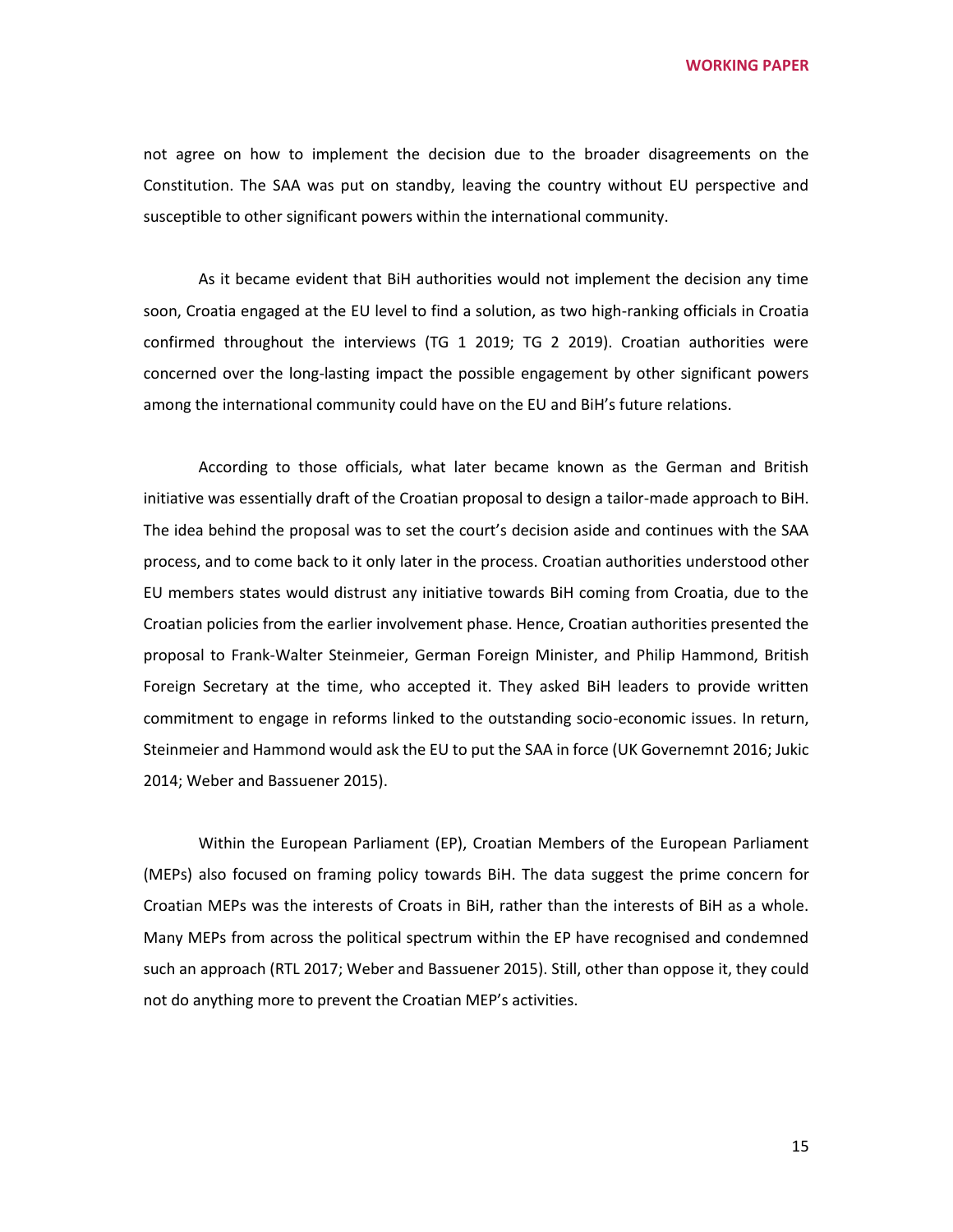**Subašić 2021**

The process of adoption of the two EP Resolutions on the European Commission Report on BiH in 2014 and 2016 displayed a disproportionately high level of amendments submitted by Croatian MEPs (European Parliament 2015a; 2017a). The analysis showed that while Croatian MEPs hold less than 1.5% (11 out of 751) seats in the EP, they have proposed over 15% of amendments (37 out of 240) to the draft Resolution 2014 (European Parliament 2015b). For the Resolution 2016, Croatian MEPs, while keeping the same share of seats within the Parliament contributed to the process by submitting over 26% of amendments (78 out of 288) (European Parliament 2017b).

A closer look at the amendments suggests that the Croatian MEPs were essentially endorsing Croats' policies in BiH, even if, at times, the policies were in opposition to previous resolutions of the EP. Several categories emerged through content analysis of the amendments submitted by Croatian MEPs: a) calls for equality of all people, including the constitutive peoples; b) calls for decentralization of the country; c) calls for electoral law changes; d) calls to ensure broadcasting in three languages of the three constitutive people; and e) calls to grant all constitutive people's education in their language (European Parliament 2015a; 2017a).

Later, for example, implies the two-schools-under-one-roof policy endorsement, the policy that requires distancing of children from a different ethnic background, for which the EP and European Commission have expressed concerns, and the Constitutional Court of FBiH found it in breach of Constitution (European Commission 2016, p. 25; 2020, p. 5; 2018, p. 18; 2019, p. 9; Vrhovni sud Federacije BiH 2014). The Foreign Affairs Committee of EP did not accept most amendments, but their submission highlights Croatian MEPs' broader policy goals.

The amendments are framed around Croats' policies in BiH, developed since 2013, broadly declared in 2013 Declaration and explicitly specified in 2015 Declaration issued by Croatian National Assembly in BiH (Hrvatski Narodni Sabor, HNS) (Hrvatski narodni sabor 2013; 2015a). HNS is essentially a non-governmental organisation that brings together all Croat representatives from BiH at all level of government, including those who serve in Croatia, regardless their formal belonging to one of the founding parties, but subject to accepting the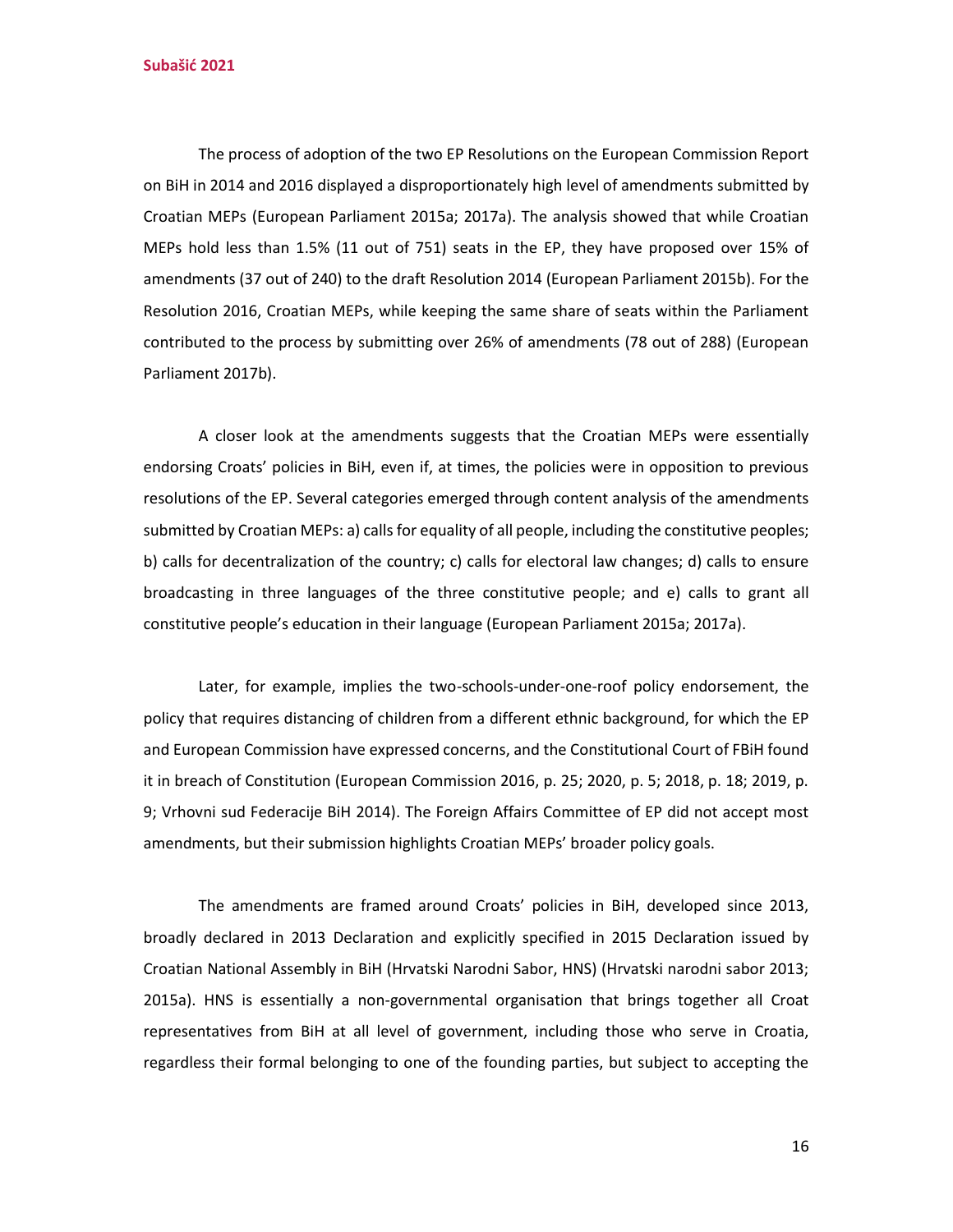policies of HNS (Hrvatski narodni sabor 2015b; 2011). Virtually, all those Croat representatives who frame their political goals around ethnic representation and who subscribe to nationalising policies are members of HNS, which is essentially under the dominant influence of HDZ BiH.

Croatian MEPs' overall goal is to depict Croats of BiH as a disenfranchised and discriminated minority within BiH. One amendment goes as far as asking the EP to condemn, "the abusive domination of any ethnic group." By framing the issue of Croats as a minority issue, Croatian MEPs seek to incorporate the issue within conditionality policy of the EU. Otherwise, the EU has no power to demand constitutional alignments within the BiH.

Summarising my argument, the Croatian MEPs' activities suggest the return of the Janusfaced approach in the foreign policy of Croatia. While it maintains a good neighbouring policy, and even initiate the EU policies that seek to ensure the development of BiH, Croatia, at the same time, is involved in the activities that threaten to undermine the Constitution of BiH.

In doing so, Croatia does not act in opposition to the EU's normative framework on the kin-minority issue. The EU's normative framework does not account for how its member states can exercise the influence within the EU to impact the dynamics within the triadic nexus. Even the scholar who advanced the quadratic nexus, look at the international community as another independent field. However, in the case of Croatia, the international community, mainly the EU, cannot be looked independently, as long as Croatia has an impact on the EU policies.

The dynamics within triadic nexus, therefore, have shifted significantly. Firstly, as shown, Croatia can navigate the EU's policy, and it can eventually block each sequence of the BiH's European integration path that requires a unanimous decision within the EU. Slovenia, for example, has blocked Croatian accession, until Croatia submitted to Slovenian requests. European Commission lacked the authority to prevent Slovenia's initiative. Kolinda Grabar Kitarović, Croatian president in the period 2014–2020, advocated that Croatia should condition Serbia's accession to the EU (Milekić 2016; BBC 2016). Croatia can apply the same approach in case of BiH.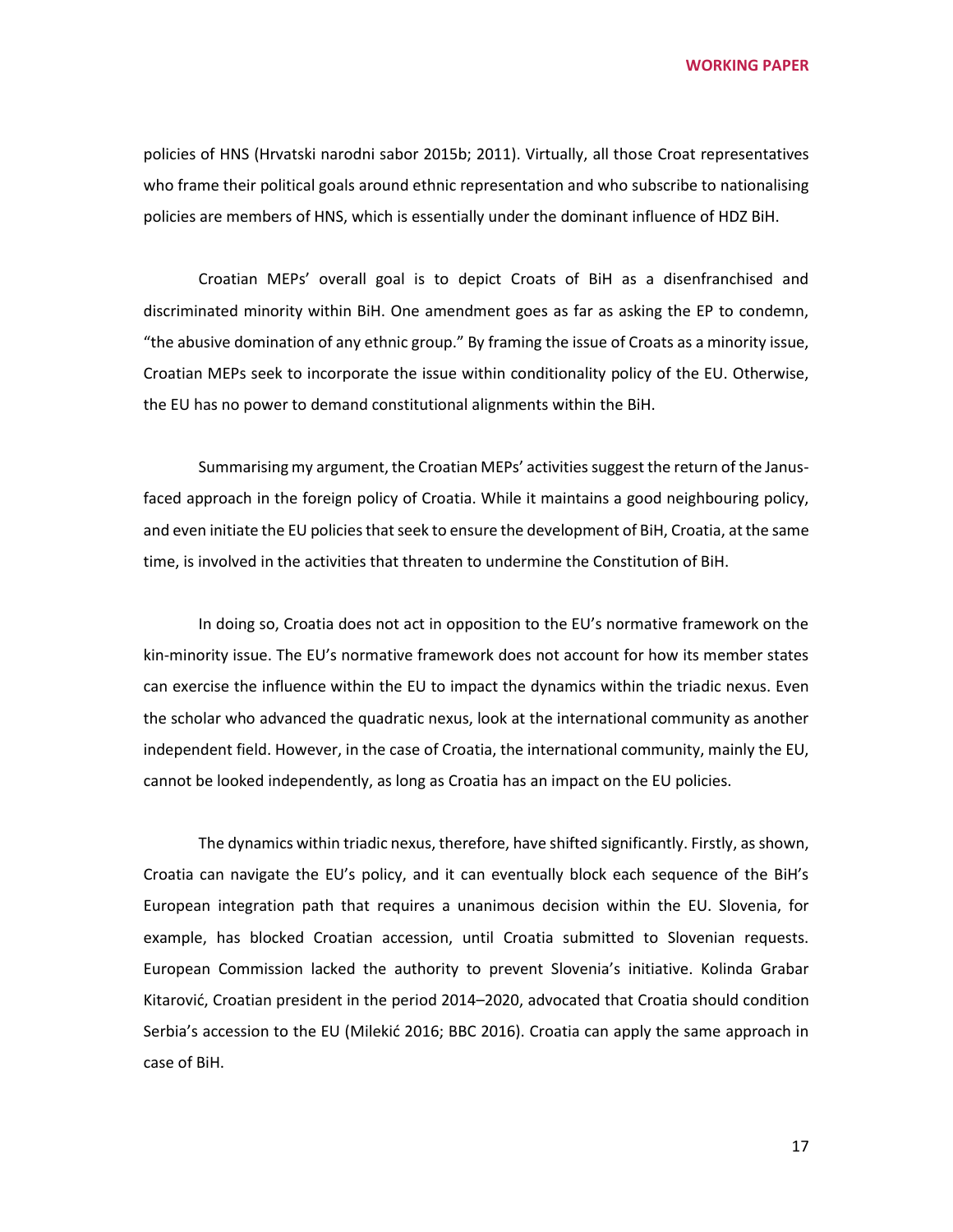**Subašić 2021**

Secondly, Croats in BiH, should they have support from Croatia, can extend their requests towards Sarajevo through the EU institutions, and undermine the institutions of their home country. The example of Željana Zovko, Croatian MEP, clearly illustrates such a possibility. Before becoming the MEP, Željana Zovko worked as an ambassador of BH in Italy, and she held several other high-profile positions within the BiH's diplomatic or government service (Zovko 2020). After becoming MEP, she was excessively working on BiH-related issues within the EP and has contributed to framing amendments to the Resolution on the European Commission Report on BiH, trying to align the EP's policy with the interest of Croats in BiH, rather than BiH as a whole. Apart from additional institutional venues available to Croats in BiH, Croats in BiH have also become citizens of the EU. They are entitled to all the rights and benefits stemming from their citizenship status, and consequently, their commitment for the BiH to join the EU is not as vital as it may be for the other communities within the BiH.

Thirdly, the position of BiH within the triadic nexus has weakened to unprecedented levels. Throughout the post-war transition, the international community, and the EU have contributed to the state building of BiH and the Federation of BiH (Bieber 2011; Juncos 2012). The EU has contributed to several reforms within BiH, such as the police reform, which sought to strengthen the central state institutions. The EU has also initiated several key processes aimed to settle the disputes between three constitutive communities within BiH. At this stage, BiH's counterpart within triadic nexus, Croatia, whose interest is intertwined with Croats of BiH, is a legitimate actor within the EU. BiH remains subordinated to the EU policies due to its willingness to join. The only available alternative, except to engage in a comprehensive diplomatic activity, is to maintain the existing disputes within BiH with Croats of BiH.

#### **CONCLUSION**

Like other newly established states in the 1990s across East Europe, Croatia also captured the transborder ethnic community and included them in its legal framework. In the first phase, the involvement phase, Croatia was deeply involved in policy dynamics across BiH, by maintaining special relations with the Croat community in BiH. However, in the later phase, the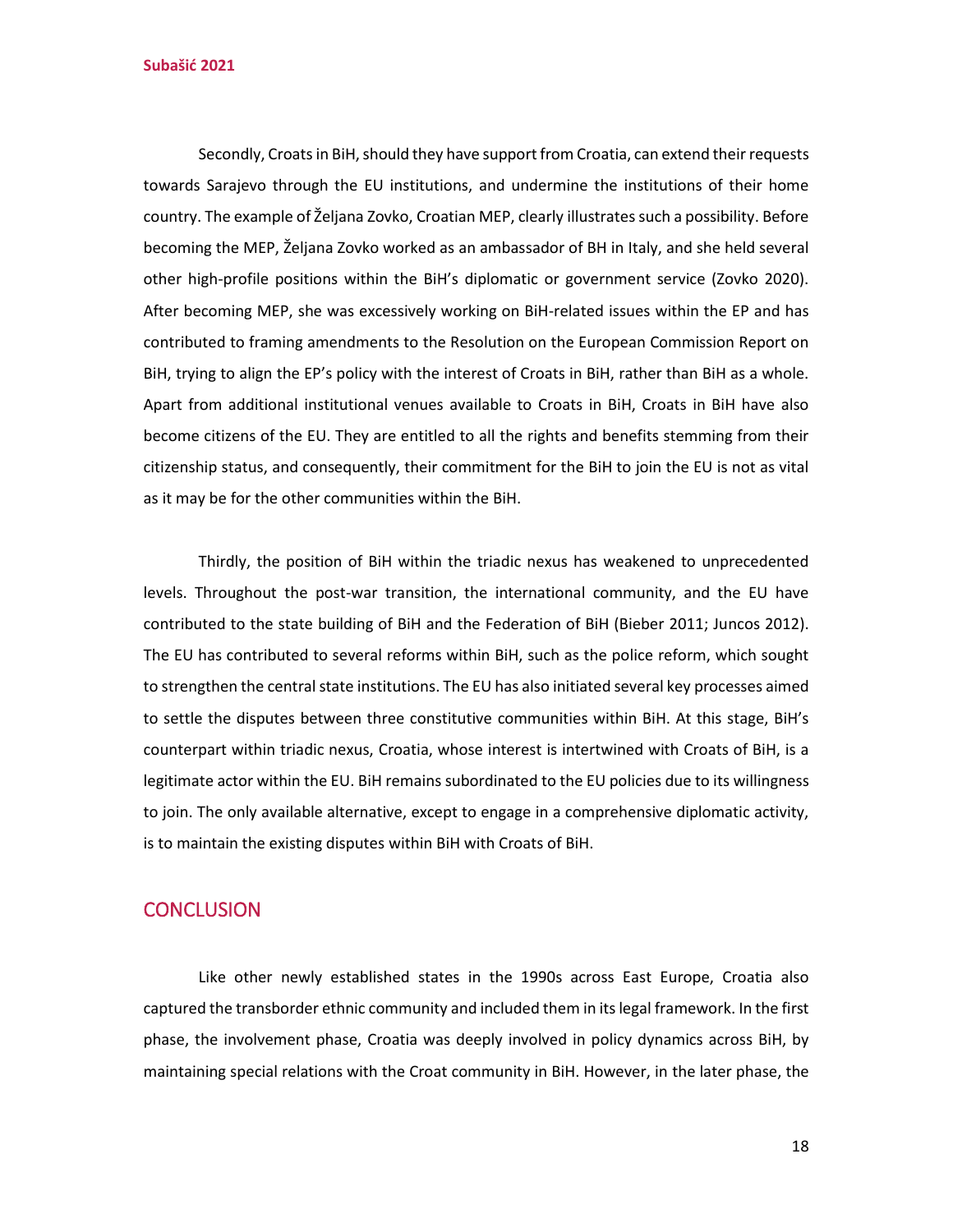transformation phase, Croatia had to reformulate its policy mostly due to the international pressure and align its policy with the Venice Commission's normative framework.

The third phase, the Europeanisation phase, which covers the period when Croatia joined the EU, while its transborder community remained in the territory of BiH, Croatia's kin-state policies departed from other countries across Eastern Europe, primarily because its transborder community remained within a candidate country. While seemingly extending support for the BiH as a whole, Croatia was extensively pursuing its kin-state policies across the EU and the European Parliament.

Therefore, I argue that the triadic nexus, which includes the EU member state, and a candidate country must include the policy member state pursues across EU institutions. Such circumstances significantly alter the dynamics across triadic nexus, as the member states have available mechanism to put additional pressure on candidate country through the EU's policies, to which the candidate country must subscribe. Even if the final draft of EUP Resolution does not include the amendments proposed by Croatian MEP, the analysis does highlight a new venue for kin-state to pursue its policy.

Future research should investigate other kin-state countries whose transborder communities reside in a candidate country and their policies across EU institutions. If other states utilise its membership to advance the transborder community policies, triadic nexus needs to be extended to include EU institutions. There is also a need, in that case, to appropriately address the issue, ensuring the candidate country's prospect to the EU membership and preservation of the normative framework established by Venice Commission.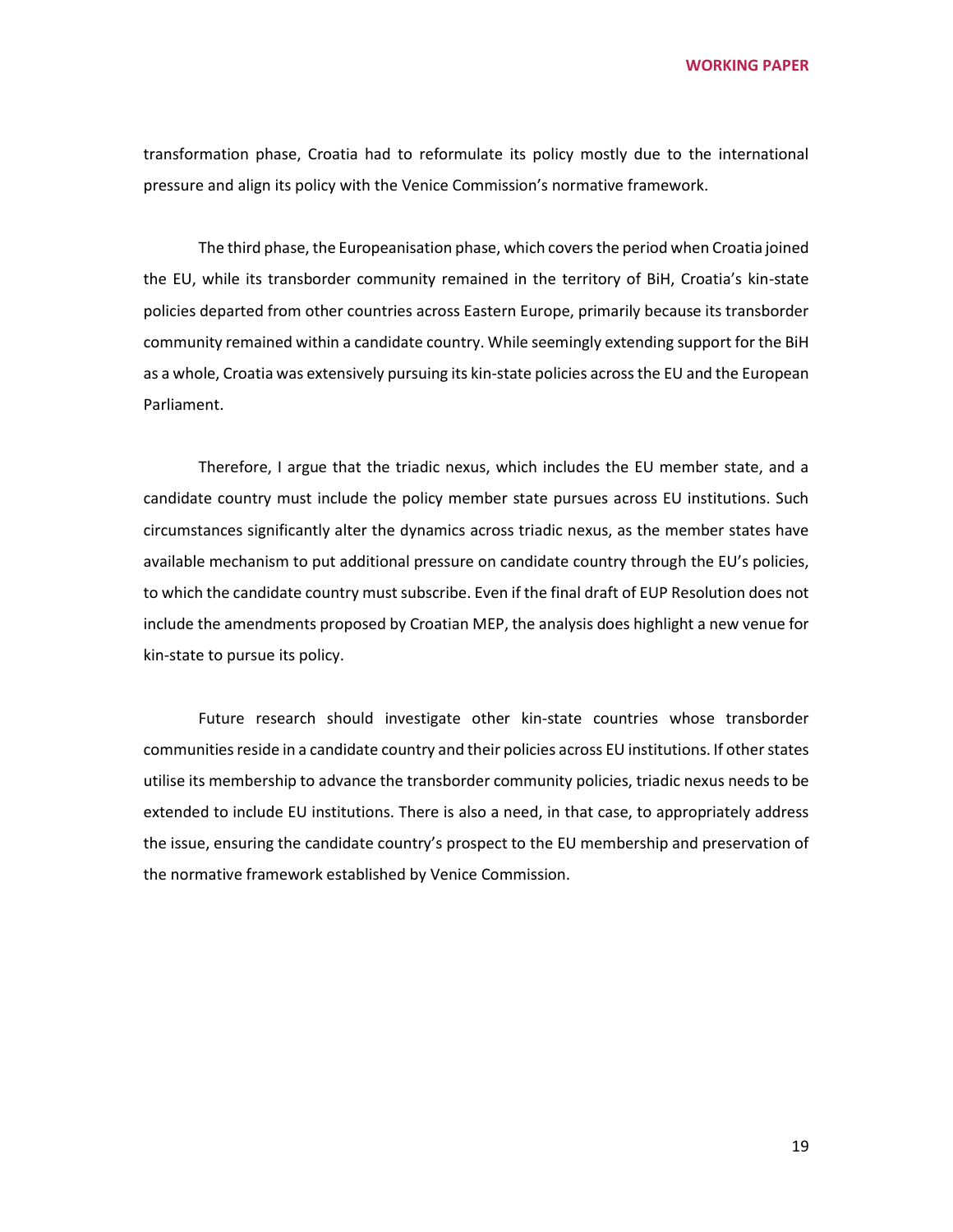# **BIBLIOGRAPHY**

Agencija za statistiku Bosne i Hercegovine. 2013. "Demografija 2012." Tematski Bilten 02. Sarajevo.

- Antić, J. 1992. "Konferencija Za Tisak HSP-a. Hrvatska i Herceg-Bosna u Jednoj Državi." Slobodna Dalmacija, April 7, 1992.
- Bakotić, Nataša. 1992a. "Do Domovnice Strpljenjem." Slobodna Dalmacija, January 9, 1992.
- ———. 1992b. "Kako Do Hrvatskog Državljanjstva. Splićani i Ostali u Potrazi Za Domovnicom." Slobodna Dalmacija, January 13, 1992.
- BBC. 2016. "Serbia Accuses Croatia of Blocking Progress to EU Membership." 2016. [https://www.bbc.co.uk/news/world-europe-38301558.](https://www.bbc.co.uk/news/world-europe-38301558)
- Bieber, Florian. 2001. "Croat Self-Government in Bosnia—A Challenge for Dayton?" ECMI Publications Programme, no. May. [http://www.ecmi.de/publications/detail/croat-self-government-in](http://www.ecmi.de/publications/detail/croat-self-government-in-bosnia-a-challenge-for-dayton-49/)[bosnia-a-challenge-for-dayton-49/.](http://www.ecmi.de/publications/detail/croat-self-government-in-bosnia-a-challenge-for-dayton-49/)
- ———. 2011. "Building Impossible States? State-Building Strategies and EU Membership in the Western Balkans." Europe-Asia Studies 63 (10): 1783–1802. [https://doi.org/10.1080/09668136.2011.618679.](https://doi.org/10.1080/09668136.2011.618679)
- Bose, Sumantra. 2002. Bosnia after Dayton. Nationalist Partition and International Intervention. New York: Oxford University Press.
- Brubaker, Rogers. 1996. "National Minorities, Nationalizing States, and External National Homelands in the New Europe." In Nationalism Reframed: Nationhood and the National Question in the New Europe, 55–76. Cambridge: Cambridge University Press. [https://doi.org/10.1017/CBO9780511558764.004.](https://doi.org/10.1017/CBO9780511558764.004)
- ———. 2010. Nationalism Reframed: Nationhood and the National Question in the New Europe. Cambridge: Cambridge University Press. https://doi.org/10.1017/CBO9780511558764.
- Burg, Steven L, and Paul S. Shoup. 1999. The War in Bosnia and Herzegovina. Ethnic Conflict and International Intervention. London: M.E.Sharp.
- Caspersen, Nina. 2009. Contested Nationalism. Serb Elite Rivalry in Croatia and Bosnia in the 1990s. Berghan Books. www.jstor.org/stable/j.ctt9qch65.
- Council of Europe. 1995. "Framework Convention for the Protection of National Minorities." H (95) 10. Vol. H (95) 10. Strasbourg. https://doi.org/10.1163/157181495X00162.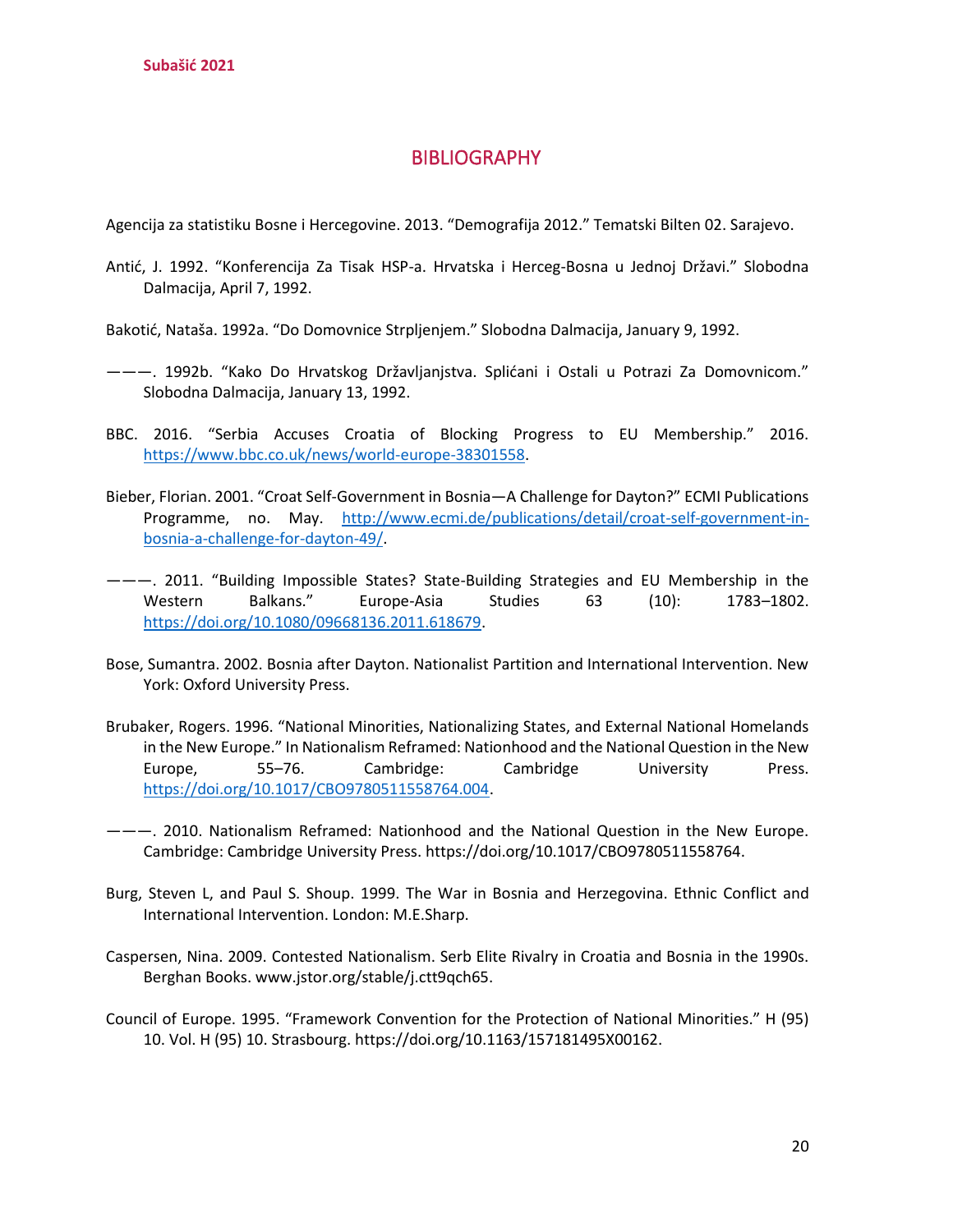- ———. 2003. "Preferential Treatment of National Minorities by the Kin-State: The Case of the Hungarian Law of 19 June 2001 on Hungarians Living in Neighbouring Countries ('Magyars')." Vol. Resolution. Parliamentary Assembly. https://assembly.coe.int/nw/xml/XRef/Xref-DocDetailsen.asp?FileID=17121&lang=en.
- European Commission. 2004. "Commission Staff Working Paper: Croatia. Stabilisation and Association Report." SEC(2002) SEC(2002) 341. Brussels. https://ec.europa.eu/commission/presscorner/detail/en/IP\_01\_688.
- ———. 2015. « Bosnia and Herzegovina 2015 Report. » SWD(2015) 214. Brussels. http://ec.europa.eu/enlargement/pdf/key\_documents/2015/20151110\_report\_bosnia\_and\_h erzegovina.pdf.
- ———. 2016. "Bosnia and Herzegovina 2016 Report." SWD(2016) 365. SWD(2016) 365. https://ec.europa.eu/neighbourhoodenlargement/sites/near/files/pdf/key\_documents/2016/20161109\_report\_bosnia\_and\_herzeg ovina.pdf.
- ———. 2018. "Bosnia and Herzegovina 2018 Report." SWD(2018) 155. SWD(2018) 155. https://ec.europa.eu/neighbourhood-enlargement/sites/near/files/20180417-bosnia-andherzegovina-report.pdf.
- ———. 2019. "Commission Opinion on Bosnia and Herzegovina's Application for the Membership of the European Union." COM(2019) 261. COM(2019) 261. https://ec.europa.eu/neighbourhoodenlargement/sites/near/files/20190529-bosnia-and-herzegovina-opinion\_en.pdf.
- ———. 2020. "Bosnia and Herzegovina 2020 Report." SWD(2020) 350. SWD(2020) 350. https://ec.europa.eu/neighbourhoodenlargement/sites/near/files/bosnia\_and\_herzegovina\_report\_2020.pdf.
- European Parliament. 2015a. "Draft Motion for a Resolution Amendment 1–241." PE549.245v01-00. https://www.europarl.europa.eu/doceo/document/AFET-AM-549245\_EN.pdf?redirect.
- ———. 2015b. "European Parliament Resolution of 30 April 2015 on the 2014 Progress Report on Bosnia and Herzegovina." P8\_TA (2015) 0182 2014. https://www.europarl.europa.eu/doceo/document/TA-8-2015-0182\_EN.pdf.
- ———. 2017a. "Draft Report Amendments 1–288." 2016/2313(INI). https://www.europarl.europa.eu/doceo/document/AFET-AM-595410\_EN.pdf?redirect.
- ———. 2017b. "European Parliament Resolution of 15 February 2017 on the 2016 Commission Report on Bosnia and Herzegovina." P8\_TA (2017) 0037 2016. https://www.europarl.europa.eu/doceo/document/TA-8-2017-0037\_EN.pdf.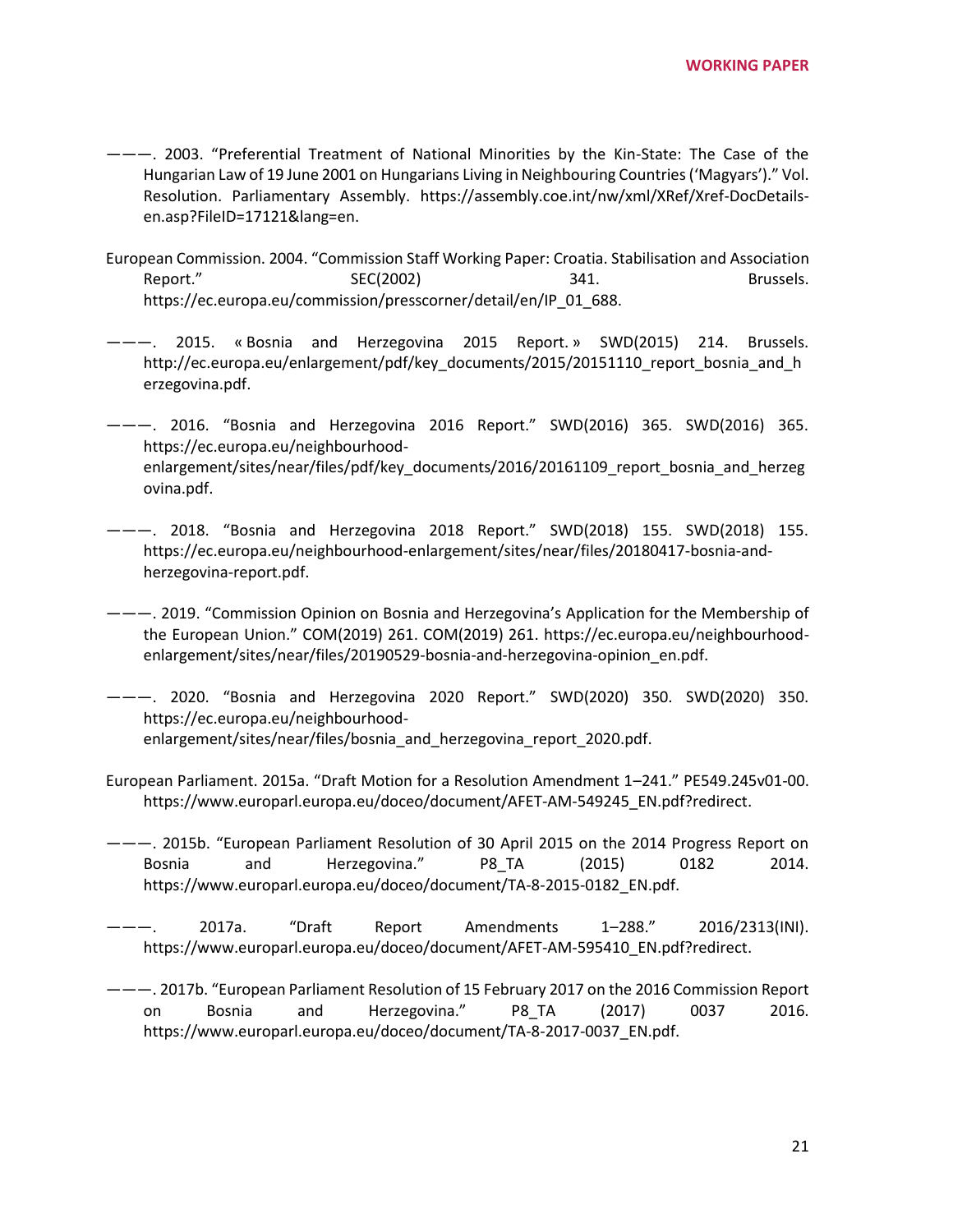- Fraser, Marsaili. 2013. "European Integration and Postwar Political Relations between Croatia and the Bosnian Croats and Serbia and the Bosnian Serbs." In Divided Nations and European Integration, edited by Tristan James Mabry, John McGarry, Margaret Moore, and Brendan O'Leary, 210–50. Philadelphia: University of Pennsylvania Press. www.jstor.org/stable/j.ctt3fj4hj.
- Goldstein, Ivo. 2018. "Croatian Politics in BiH Croatian Politics in BiH." Heinrich Boll Stiftung, 2018. https://ba.boell.org/en/2018/12/18/croatian-politics-bih.
- Grandits, Hannes. 2007. "The Power of 'Armchair Politicians': Ethnic Loyalty and Political Factionalisation among Herzegovinian Croats." In The New Bosnian Mosaic. Identities, Memories and Moral Claims in a Post-War Society, edited by Xavier Bougarel, Elissa Helms, and Ger Duijzings, 101–23. London: Routledge. https://doi.org/10.4324/9781315555256.
- Herner-Kovács, Eszter, and Zoltán Kántor. 2014. "Kin-State Policies in Europe." Minority Studies 16:7– 9. https://epa.oszk.hu/00400/00463/00016/pdf/EPA00463\_minorities\_2014-16\_007.pdf.
- Hoare, Marko Attila. 1997. "The Croatian Project to Partition Bosnia and Herzegovina, 1990–1994." East European Quarterly 31 (1): 121–38.
- Hrvatski narodni sabor. 2011. "Izmjene i Dopune Odluke o Utemeljenju i Konstituiranju HNS BiH." Mostar. [http://www.hnsbih.ba/wp-content/uploads/2017/10/HNS-Odluka-o-izmjenama](http://www.hnsbih.ba/wp-content/uploads/2017/10/HNS-Odluka-o-izmjenama-odluke-o-utemeljenju-HNS-a-2011.pdf)[odluke-o-utemeljenju-HNS-a-2011.pdf.](http://www.hnsbih.ba/wp-content/uploads/2017/10/HNS-Odluka-o-izmjenama-odluke-o-utemeljenju-HNS-a-2011.pdf)
- ———. 2013. "Deklaracija HNS-a BiH Sa 5. Zasjedanja (Mostar, 6. Travnja 2013.)." Mostar. http://www.hnsbih.ba/deklaracija-hns-a-bih-sa-5-zasjedanja-mostar-6-travnja-2013/.
- ———. 2015a. "Deklaracija 6. Zasjedanja HNS-A." Mostar. http://www.hnsbih.ba/deklaracija-6 zasjedanja-hns-a/.
- ———. 2015b. Statut Hrvatskog Narodnog Sabora u Bosni i Hercegovini. http://www.hnsbih.ba/wpcontent/uploads/2017/10/STATUT-HNS-a\_usvojen-na-VI-zasjedanju\_28\_02\_2015.pdf.
- ICTY In Trial Chamber. 2013a. "The Prosecutor v. J. Prlić, B. Stojić, S. Praljak, M. Petković, V. Ćorić, B. Pušić." IT-04-74-T. Vol. Volume 3. https://www.icty.org/x/cases/prlic/tjug/en/130529-3.pdf.
- ———. 2013b. "The Prosecutor v. J. Prlić, B. Stojić, S. Praljak, M. Petković, V. Ćorić, B. Pušić." IT-04-74- T 29. https://www.icty.org/x/cases/prlic/tjug/en/130529-1.pdf.
- International Crisis Group. 2000. "Reunifying Mostar: Opportunities for Progress." Balkans Report. https://www.crisisgroup.org/europe-central-asia/balkans/bosnia-and-herzegovina/reunifyingmostar-opportunities-progress.
- Iordachi, Constantin. 2004. "Dual Citizenship in Post-Communist Central and Eastern Europe: Regional Integration Adn Inter-Ethnic Tensions." In The Hungarian Status Law: Nation Building and/or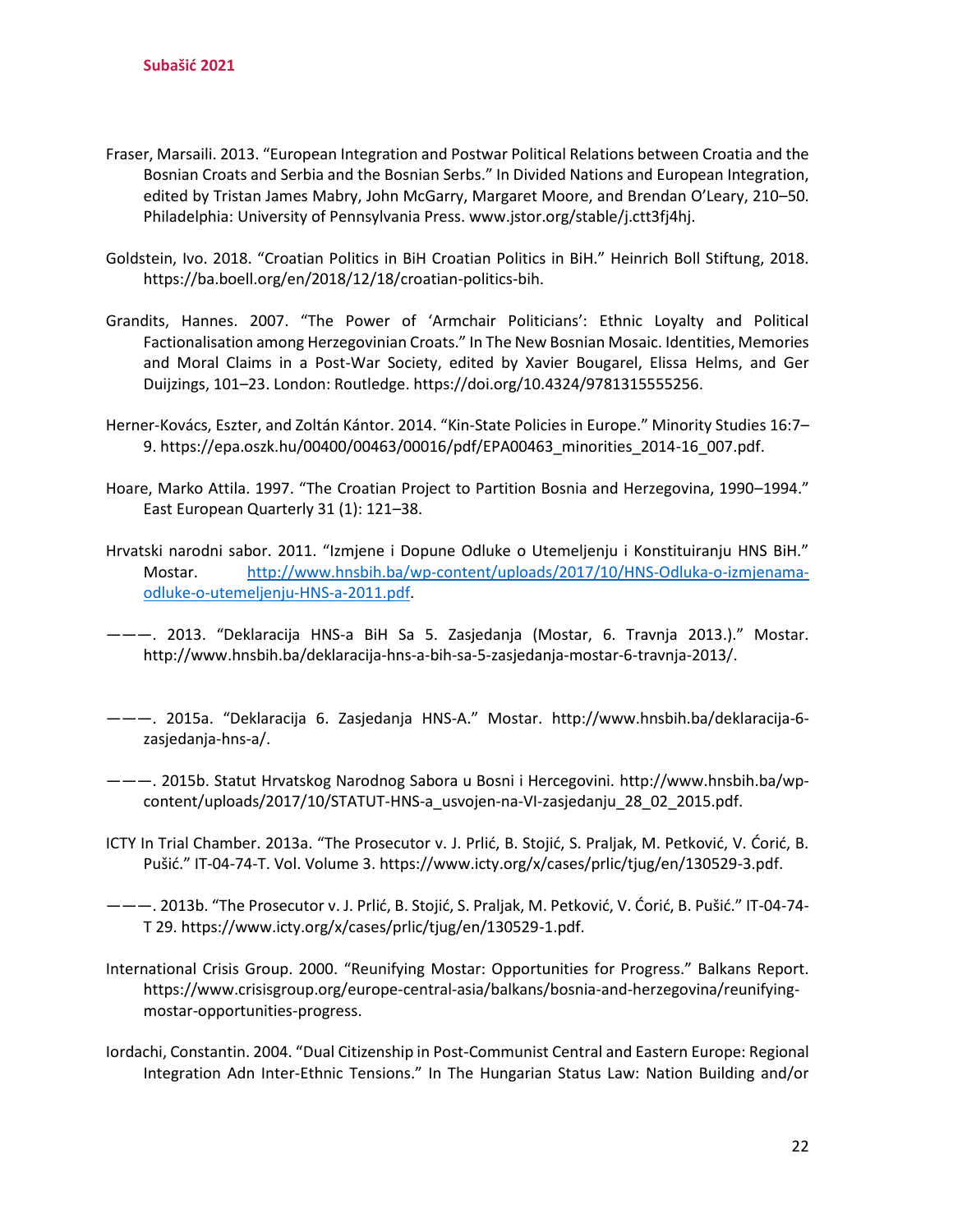Minority Protection, edited by Zoltán Kántor, Balázs Majtényi, Osamu Ieda, Balázs Vizi, and Iván Halász, 239–79. Sapporo: Slavic Research Center, Hokkaido University. http://srch.slav.hokudai.ac.jp/coe21/publish/no4\_ses/contents.html.

Jović, Josip. 1992. « Herceg-Bosna Će Pobijediti. » Slobodna Dalmacija, January 20, 1992.

- Jukic, Elvira. 2014. "UK, Germany Launch Joint Initiative on Bosnia." BalkanInsight. Sarajevo. 2014. http://www.balkaninsight.com/en/article/uk-germany-propose-bosnia-s-renewed-euperspective.
- Juncos, Ana E. 2012. "Member State-Building versus Peacebuilding: The Contradictions of EU State-Building in Bosnia and Herzegovina." Journal of Communist Studies and Transition Politics 28 (1): 58–75. https://doi.org/10.1080/13523279.2011.635650.
- Kasapović, Mirjana. 2010a. "Hrvati, Hrvatski Državljani i Dijaspora." Političke Analize 1 (2): 21–24. https://hrcak.srce.hr/file/150950.
- ———. 2010b. "Tko i Kako Predstavlja 'Dijasporu.'" Političke Analize 1 (3): 11–14. https://hrcak.srce.hr/file/151155.
- ———. 2012. "Voting Rights, Electoral Systems, and Political Representation of Diaspora in Croatia." East European Politics and Societies 26 (4): 777–91. https://doi.org/10.1177/0888325412450537.
- Koska, Viktor. 2012a. "Framing the Citizenship Regime within the Complex Triadic Nexuses: The Case Study of Croatia." Citizenship Studies 16 (3–4): 397–411. https://doi.org/10.1080/13621025.2012.683253.
- ———. 2012b. "The Evolution of the Croatian Citizenship Regime: From Independence to EU Integration." 2011/15. CITSEE. CITSEE. Edinburgh. https://doi.org/10.2139/ssrn.1914415.
- ———. 2013. "The Development of Kin-State Policies and the Croatian Citizenship Regime." Minority Studies, no. 16:214–30. archive.bgazrt.hu/\_dbfiles/blog\_files/0/0000006150/Viktor Koska.pdf%0D.
- Krasniqi, Gëzim. 2013. "'Quadratic Nexus' and the Process of Democratization and State-Building in Albania and Kosovo: A Comparison." Nationalities Papers 41 (3): 395–411. https://doi.org/10.1080/00905992.2012.743515.

Kukoč, Mislav. 1992. "Herceg-Bosna Ni Na Nebu Ni Na Zemlji." Slobodna Dalmacija, January 25, 1992.

Marić, Davor. 1992. "Bolje Bosna Nego Libanon." Slobodna Dalmacija, February 8, 1992.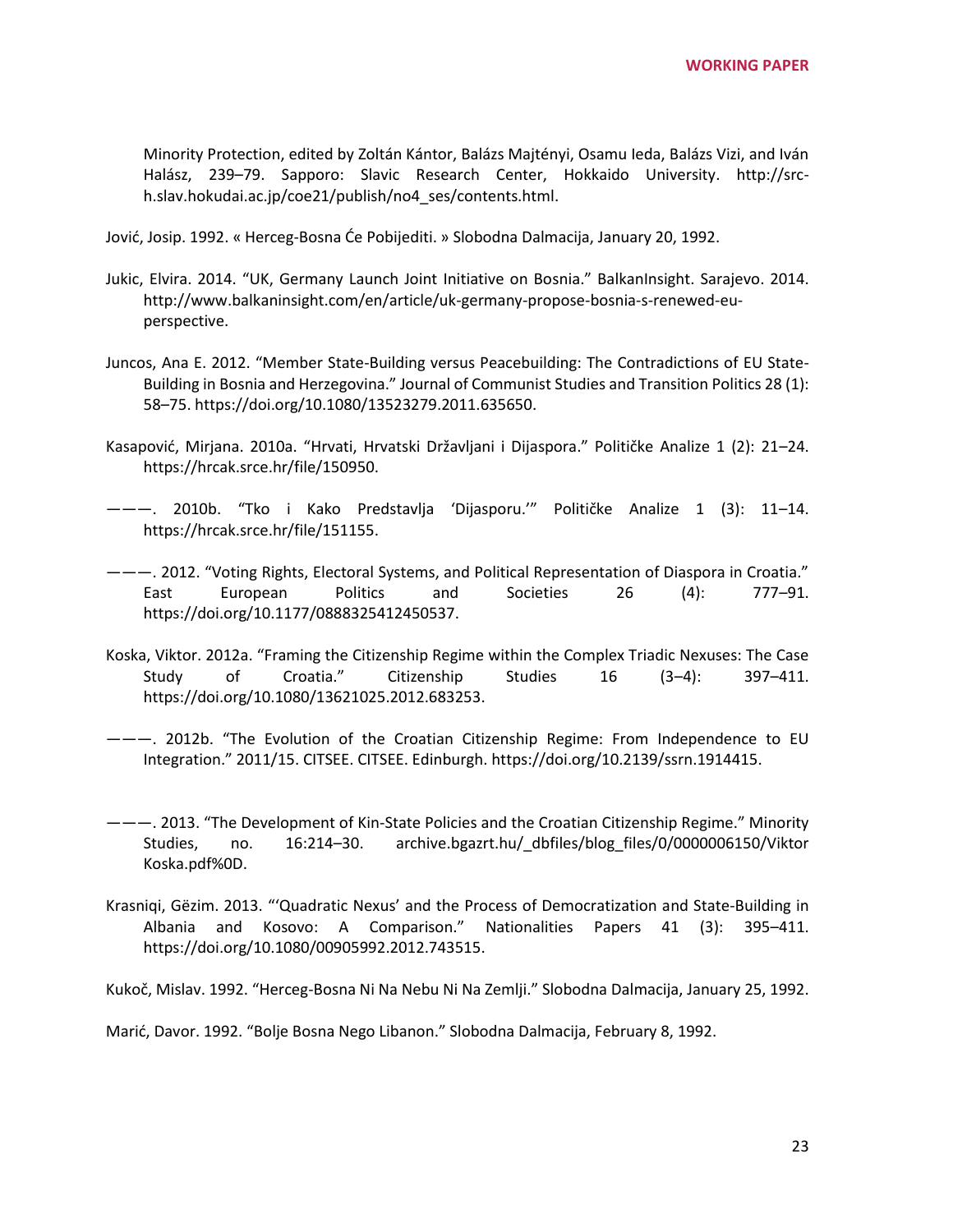- Marković, Petar, and Mate Subašić. 2019. "Bosnia and Herzegovina's Foreign Policy Since Independence." In Bosnia and Herzegovina's Foreign Policy Since Independence, edited by Jasmin Hasić and Dženeta Karabegović, 185–207. https://doi.org/10.1007/978-3-030-05654-4.
- Milekić, Sven. 2016. "EU Urges Croatia Not to Block Serbia ' s Path." Balkan Transitional Justice. 2016. http://www.balkaninsight.com/en/article/european-commission-fosters-croatia-serbia-talks-04-15-2016.
- Ministry of Finance of the Republic of Croatia. 2020. "Državni Proračun Arhiva." 2020. https://mfin.gov.hr/proracun-2020/drzavni-proracun-arhiva/610.
- Ministry of Foreign and European Affairs of the Republic of Croatia. 2020. "Overview of Bilateral Treaties of the Republic of Croatia by Country." 2020. http://www.mvep.hr/en/foreignpolitics/bilateral-relations/overview-by-country/bosnia-and-herzegovina,17.html.
- Narodne Novine. 1999a. "Deklaracija o Prioritetima Vanjske Politike Republike Hrvatske." NN 24/99. Vol. NN 24/99. Zagreb. https://narodne-novine.nn.hr/clanci/sluzbeni/1999\_03\_24\_501.html.
- ———. 1999b. Odluka o Proglašenju Zakona o Izborima Zastupnika u Hrvatski Državni Sabor. Vol. NN 116/199. Zastupnički dom Hrvatskog državnog sabora. https://narodnenovine.nn.hr/clanci/sluzbeni/1999\_11\_116\_1854.html.
- ———. 1999c. "Odluka o Proglašenju Zakona o Potvrđivanju Sporazuma o Posebnim Odnosima Između Republike Hrvatske i Federacije Bosne i Hercegovine." NN 4/1999. Vol. NN 4/1999. Zagreb. https://narodne-novine.nn.hr/clanci/medunarodni/1999\_03\_4\_109.html.
- ———. 2003a. "Odluka o Izmjeni Odluke o Osnivanju Povjerenstva Za Koordinaciju Potpore i Financiranja Obrazovnih, Kulturnih, Znanstvenih, Sportskih i Zdravstenih Programa i Projekata Hrvatskih Manjina u Susjednim i Drugim Zemljama i Hrvata u Bosni i Hercegovini." NN 124/2003. Vol. NN 124/200. https://narodne-novine.nn.hr/clanci/sluzbeni/2003\_08\_124\_1793.html.
- ———. 2003b. "Odluka o Osnivanju Povjerenstva Za Koordinaciju Potpore i Finannciranja Obrazovnih, Kulturnih, Znanstvenih, Sportskih i Zdravstvenih Programa i Projekata Hrvatskih Manjina u Susjednim i Drugim Zemljama i Hrvata u Bosni i Hercegovini, u 2003. Godini." NN 41/2003. Vol. NN 41/2003. https://narodne-novine.nn.hr/clanci/sluzbeni/2003\_03\_41\_537.html.
- ———. 2004. "Odluka o Osnivanju Povjerenstva Za Koordinaciju Potpore i Financiranje Obrazovnih, Kulturnih, Znanstvenih i Zdravstevnih Programa i Projekata Hrvata u Bosni i Hercegovini Za 2004. Godinu." NN 92/2004. Vol. NN 92/2004. https://narodnenovine.nn.hr/clanci/sluzbeni/2004\_07\_92\_1727.html.
- ———. 2007. "Odluka o Raspodjeli Sredstava Za Financiranje Obrazovnik, Kulturnih, Znanstvenih i Zdravstvenih Programa i Projekata Hrvata u Bosni i Hercegovini Iz Sredstava Državnog Proračuna Republike Hrvatske Za 2007. Godinu." NN 77/2007. Vol. NN 77/2007. https://narodnenovine.nn.hr/clanci/sluzbeni/2007\_07\_77\_2424.html.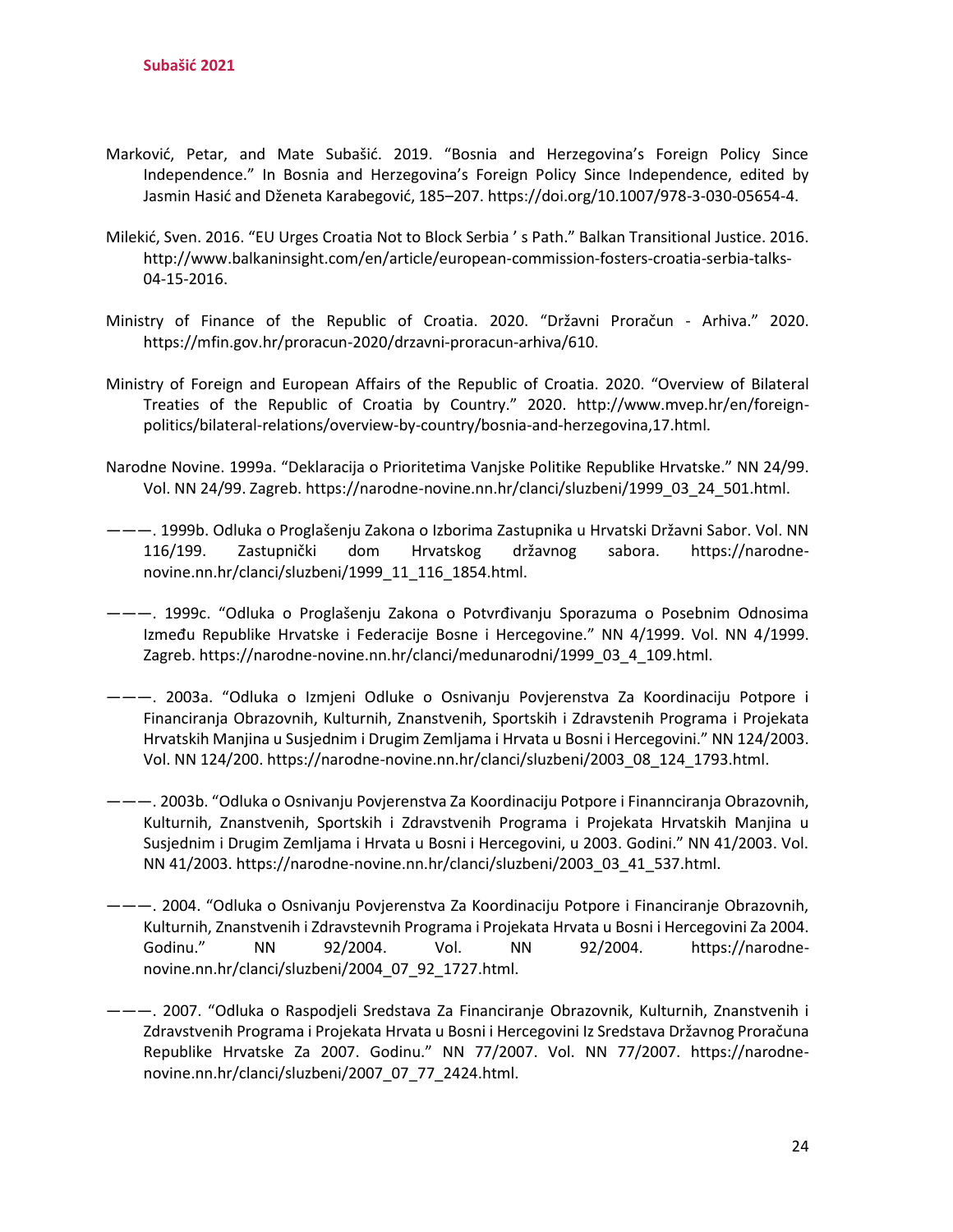- ———. 2010a. "Odluka o Proglašenju Zakona o Izmjenama i Dopunama Zakona o Izborima Zastupnika u Hrvatski Sabor." NN 145/2010. Vol. NN 145/201.
- ———. 2010b. "Ustav Republike Hrvatske." NN 85/2010. Vol. NN 85/2010.
- ———. 2011a. "Deklaracija o Potpori Hrvatskom Narodu u Bosni i Hercegovini i Bosni i Hercegovini u Procesu Ustavnih Promjena." NN 126/2011. Vol. NN 126/201. Zagreb. https://narodnenovine.nn.hr/clanci/sluzbeni/2011\_11\_126\_2525.html.
- ———. 2011b. "Odluka o Proglašenju Zakona o Odnosima Republike Hrvatske s Hrvatima Izvan Republike Hrvatske." NN 124/201. Vol. NN 124/201. Zagreb. https://narodnenovine.nn.hr/clanci/sluzbeni/2011\_11\_124\_2471.html.
- Net.hr. 2010. « Josipović Ne Zna Povijest i Prekršio Je Ustav. » 2010. https://net.hr/danas/hrvatska/josipovic-ne-zna-povijest-i-prekrsio-je-ustav/#.
- Nikić Čakar, Dario. 2011. "HDZ Bosne i Hercegovine : Nastanak , Ustrojstvo i Ideologija." Međunarodne Studije 11 12 (4): 53–72. https://www.bib.irb.hr/518771/download/518771.HDZ\_Bosne\_i\_Hercegovine\_- \_nastanak\_ustrojstvo\_i\_ideologija.pdf.
- ———. 2013. "Prezidencijalizacija Političkih Stranaka: Komparativna Analiza Britanske Laburističke Stranke, Španjolske Socialijalističke Radničke Stranke i Hrvatske Demokratske Zajednice." University of Zagreb.
- Palermo, Francesco. 2011. "National Minorities in Inter-State Relations: Filling the Legal Vacuum?" In National Minorities In Inter-State Relations, edited by Francesco Palermo and Natalie Sabanadze. BRILL. https://doi.org/https://doi.org/10.1163/ej.9789004175983.i-274.
- Pettai, Vello. 2006. "Explaining Ethnic Politics in the Baltic States: Reviewing the Triadic Nexus Model." Journal of Baltic Studies 37 (1): 124–36. https://doi.org/10.1080/01629770500000291.
- Picula, Tonino. 2000. "Two Hundred Days of Croatian Foreign Policy." Croatian International Relations Review 6 (18/19): 7–10. https://hrcak.srce.hr/file/10759.
- Pogony, Szabolcs, Maria M. Kovács, and Zsolt Körtvélyesi. 2010. "The Politics of External Kin-State. Citizenship in East Central Europe." RSCAS/EUDO-CIT-Comp. Vol. 6. European Institute Florence. http://eudo-citizenship.eu/docs/ECEcompreport.pdf.
- Pogonyi, Szabolcs. 2011. "Dual Citizenship and Sovereignty." Nationalities Papers 39 (5): 685–704. https://doi.org/10.1080/00905992.2011.599377.
- Ramet, Sabrina P. 2006. The Three Yugoslavias. State-Building and Legitimation, 1918–2005. Bloomington: Indiana University Press.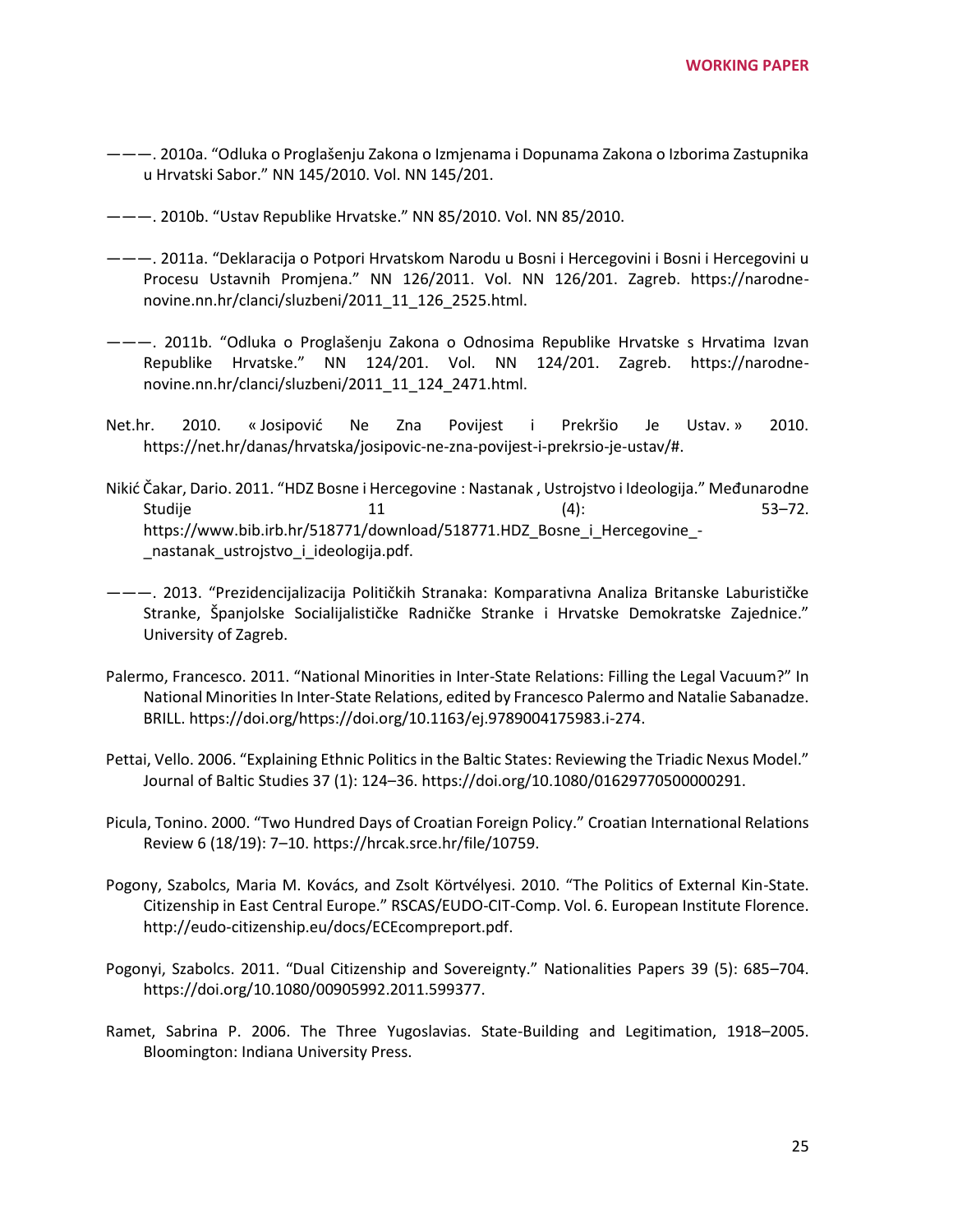Ramljak, O. 1992a. "Spriječiti Genocid Nad Hrvatima u BiH." Slobodna Dalmacija, April 7, 1992.

———. 1992b. "HV-a Nema u BiH." Slobodna Dalmacija, April 25, 1992.

- RTL. 2017. « U Europskom Parlamentu Održana Rasprava o Napretku Bosne: Većina Europarlamentaraca Podržala Izvješće o BiH. » 2017. http://www.dubravkasuica.eu/index.php/iz-medija/internet-novine/item/7763-vijesti-rtl-hr-u-europskomparlamentu-odrzana-rasprava-o-napretku-bosne-vecina-europarlamentaraca-podrzala-izvjesceo-bih.
- Šelo-Šabić, Senada. 2014. "Croatia's Fast-Forward Foreign Policy: From Yugoslavia to the EU." In The Foreign Policies of Post-Yugoslav States from Yugoslavia to Europe, edited by Soeren Keil and Bernhard Stahl, 69–93. Basingstoke: Palgrave MacMillan. https://doi.org/10.1057/9781137384133.
- Slobodna Dalmacija. 1992a. "Poziv Hrvatskih Oporbenih Stranaka Hrvatima u BiH. Glasujte ZA." Slobodna Dalmacija, February 27, 1992.
- ———. 1992b. "Hrvatska Priznala Bosnu i Hercegovinu." Slobodna Dalmacija, April 8, 1992.
- ———. 1992c. "Vrhovno Državno Vijeće. Zašto Svijet Čeka?" Slobodna Dalmacija, April 17, 1992.
- ———. 1992d. "Dr. Franjo Tuđman Primio Lorda Petera Carringtona i Čelnike EZ-a. Nada u Mir." Slobodna Dalmacija, April 25, 1992.
- Smith, David J. 2002. "Framing the National Question in Central and Eastern Europe: A Quadratic Nexus?" Global Review of Ethnopolitics 2 (1): 3–16. https://doi.org/10.1080/14718800208405119.
- ———. 2020. "The Quadratic Nexus Revisited: Nation-Building in Estonia Through the Prism of National Cultural Autonomy." Nationalities Papers 48 (2): 235–50. https://doi.org/10.1017/nps.2018.38.
- State Electoral Commission of the Republic of Croatia. 2020. "Elections Results Archive." 2020. https://www.izbori.hr/arhiva-izbora/index.html#/app/home.
- Štiks, Igor. 2015. "A Laboratory of Citizenship: Shifting Conceptions of Citizenship in Yugoslavia and Post-Yugoslav States." In Citizenship after Yugoslavia, 15–37. Routledge. https://doi.org/https://doi.org/10.4324/9781315868561.
- Stjepanović, Dejan. 2015. "Claimed Co-Ethnics and Kin-State Citizenship in Southeastern Europe." Ethnopolitics 14 (2): 140–58. https://doi.org/10.1080/17449057.2014.991151.
- Subotić, Jelena. 2016. "For the Love of Homeland. Croat Ethnic Party Politics in Bosnia-Herzegovina." In Ethnic Minorities and Politics in Post-Socialist Southeastern Europe, edited by Sabrina P.